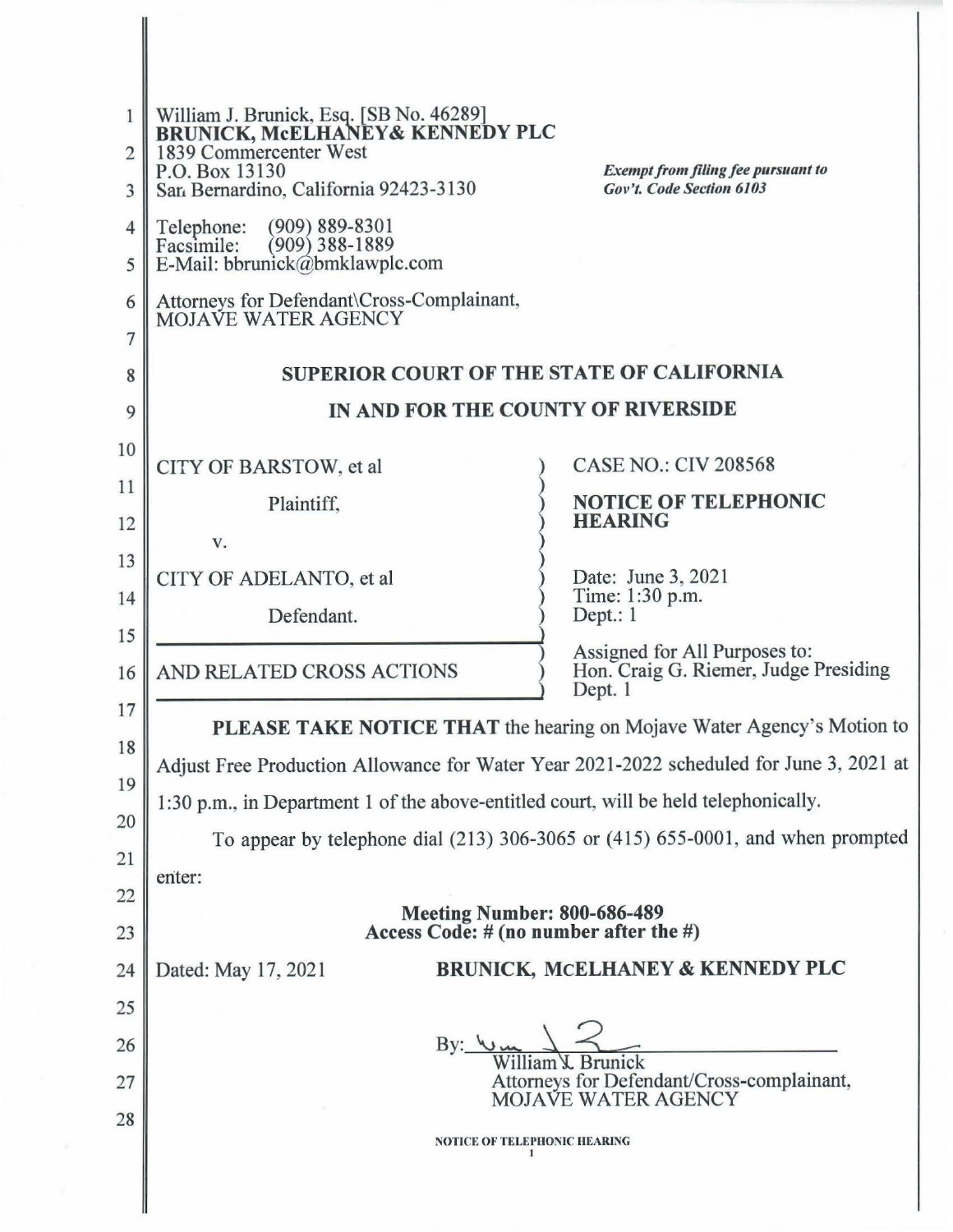

# **eSubmit – Document Submission Portal**

**Delivery Confirmation**

| <b>Submission ID</b>                                                                                                                                                                                 |  |                             |  | <b>Date Received</b>    |                  |                       |            |  |  |  |
|------------------------------------------------------------------------------------------------------------------------------------------------------------------------------------------------------|--|-----------------------------|--|-------------------------|------------------|-----------------------|------------|--|--|--|
| 10750643                                                                                                                                                                                             |  |                             |  | 5/17/2021 11:28:51 AM   |                  |                       |            |  |  |  |
| <b>First Name</b>                                                                                                                                                                                    |  | <b>Middle Name</b>          |  |                         | <b>Last Name</b> |                       |            |  |  |  |
| William                                                                                                                                                                                              |  | J                           |  | <b>Brunick</b>          |                  |                       |            |  |  |  |
| <b>Street Address</b>                                                                                                                                                                                |  | <b>City</b>                 |  |                         |                  | <b>State</b>          | <b>Zip</b> |  |  |  |
| 1839 Commercenter West, P.O. Box 13130                                                                                                                                                               |  | San Bernardino              |  |                         | CA               | 92423                 |            |  |  |  |
| <b>Phone Number</b>                                                                                                                                                                                  |  | <b>Fax Number</b>           |  | <b>Company / Agency</b> |                  |                       |            |  |  |  |
| (909) 889-8301                                                                                                                                                                                       |  | Brunick McElhaney & Kennedy |  |                         |                  |                       |            |  |  |  |
| <b>Email Address</b>                                                                                                                                                                                 |  |                             |  |                         |                  |                       |            |  |  |  |
| jquihuis@bmklawplc.com                                                                                                                                                                               |  |                             |  |                         |                  |                       |            |  |  |  |
| <b>New Case</b>                                                                                                                                                                                      |  | <b>Case Number</b>          |  | <b>Case Type</b>        |                  | <b>Court Location</b> |            |  |  |  |
| No                                                                                                                                                                                                   |  | CIV208568                   |  | Civil                   |                  | Riverside             |            |  |  |  |
| <b>Fee Waiver or Other Exemption</b>                                                                                                                                                                 |  |                             |  |                         |                  |                       |            |  |  |  |
| Exempt Pursuant to G.C. §6103                                                                                                                                                                        |  |                             |  |                         |                  |                       |            |  |  |  |
| <b>Filing as an Attorney</b>                                                                                                                                                                         |  | <b>Bar Number</b>           |  | <b>Attorney for</b>     |                  |                       |            |  |  |  |
| Yes                                                                                                                                                                                                  |  | 46289                       |  | Mojave Water Agency     |                  |                       |            |  |  |  |
| <b>Documents</b>                                                                                                                                                                                     |  |                             |  |                         |                  |                       |            |  |  |  |
| Notice of Telephonic Hearing<br>1                                                                                                                                                                    |  |                             |  |                         |                  |                       |            |  |  |  |
| <b>Notes / Special Instructions</b>                                                                                                                                                                  |  |                             |  |                         |                  |                       |            |  |  |  |
|                                                                                                                                                                                                      |  |                             |  |                         |                  |                       |            |  |  |  |
|                                                                                                                                                                                                      |  |                             |  |                         |                  |                       |            |  |  |  |
| IMPORTANT: This document serves as a confirmation of delivery only and the submitted documents have not<br>yet been processed and/or filed by the Superior Court of California, County of Riverside. |  |                             |  |                         |                  |                       |            |  |  |  |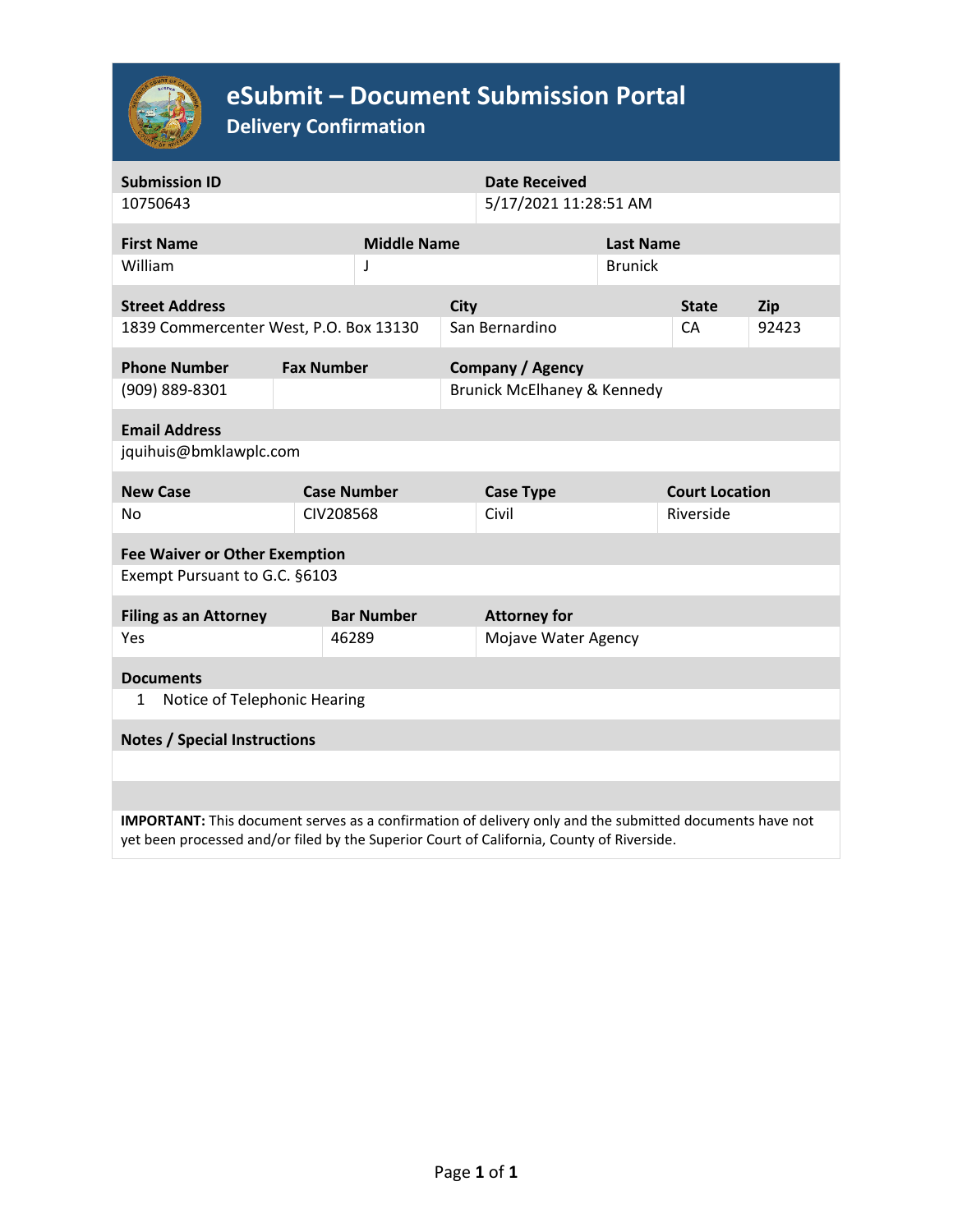## **PROOF OF SERVICE**

## **STATE OF CALIFORNIA } COUNTY OF SAN BERNARDINO}**

I am employed in the County of the San Bernardino, State of California. I am over the age of 18 and not a party to the within action; my business address is 13846 Conference Center Drive, Apple Valley, California 92307.

On May 17, 2021, the document(s) described below were served pursuant to the Mojave Basin Area Watermaster's Rules and Regulations paragraph 8.B.2 which provides for service by electronic mail upon election by the Party or paragraph 10.D, which provides that Watermaster shall mail a postcard describing each document being served, to each Party or its designee according to the official service list, a copy of which is attached hereto, and which shall be maintained by the Mojave Basin Area Watermaster pursuant to Paragraph 37 of the Judgment. Served documents will be posted to and maintained on the Mojave Water Agency's internet website for printing and/or download by Parties wishing to do so.

Document(s) filed with the court and served herein are described as follows:

## **NOTICE OF TELEPHONIC HEARING**

 X (STATE) I declare under penalty of perjury under the laws of the State of California that the above is true and correct.

Executed on May 17, 2021 at Apple Valley, California.

 $\sim$ 

Jeffrey D. Ruesch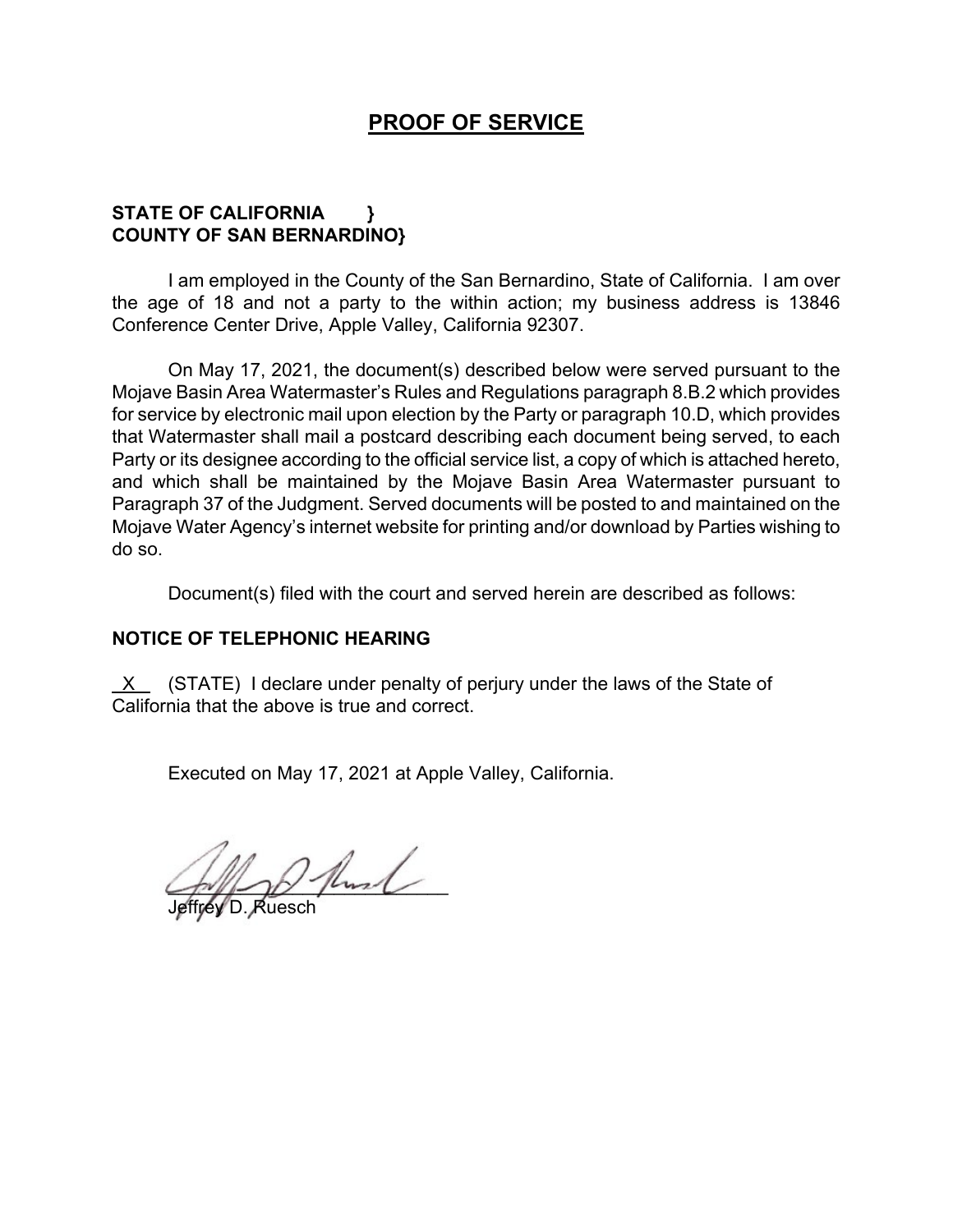35250 Yermo, LLC 11273 Palms Blvd., Ste. D. Los Angeles, CA 90066-2122 Attn: Roberto Munoz

Ades, John and Devon (via email) (adesdevon@gmail.com)

Ahn Revocable Living Trust (via email) P. O. Box 45 Apple Valley, CA 92307-0001 Attn: Chun Soo and Wha Ja Ahn<br>(chunsooahn@naver.com)

Ahn, Chun Soo and Wha Ja (via email) P. O. Box 45 Apple Valley, CA 92307-0001 Attn: Chun Soo Ahn (chunsooahn@naver.com) Ake, Charles J. and Marjorie M.

American States Water Company 1920 W. Corporate Way Anaheim, CA 92801-5373 Attn: Ana Chavez **Anderson, Ross C.** and Betty J.

Apple Valley Heights County Water District P. O. Box 938 Apple Valley, CA 92308-0938 Attn: Matthew Patterson

Apple Valley, Town Of 14955 Dale Evans Parkway Apple Valley, CA 92307-3061 Attn: Tina Kuhns Archibek, Eric

Atchison, Topeka, Santa Fe Railway Company (via email) 2650 Lou Menk Drive, MOB-2 Fort Worth, TX 76131-2825 Attn: Blaine Bilderback (Blaine.Bilderback@bnsf.com)

Bar H Mutual Water Company (via email) P. O. Box 844 Lucerne Valley, CA 92356-0844 Attn: Daniel Shaw (barhwater@gmail.com) Barber, James B.

Baron, Susan and Palmer, Curtis 141 Road 2390 Aztec, NM 87410-9322 Attn: Curtis Palmer

Abshire, David V. P. O. Box # 2059 Lucerne Valley, CA 92356-2059 Attn: John McCallum

Aerochem, Inc. (via email) 4001 El Mirage Rd. Adelanto, CA 92301-9489 Attn: Pedro Dumaua (pdumaua@ducommun.com)

Ahn Revocable Trust (via email) 29775 Hunter Road Murrieta, CA 92563-6710 Attn: Simon Ahn (ssahn58@gmail.com)

2301 Muriel Drive, Apt. 67 Barstow, CA 92311-6757

13853 Oakmont Dr. Victorville, CA 92395-4832

Apple Valley Unified School District 12555 Navajo Road Apple Valley, CA 92308-7256 Attn: Mathew Schulenberg

41717 Silver Valley Road Newberry Springs, CA 92365-9517

Avila, Angel and Evalia 1523 S. Visalia

43774 Cottonwood Road Newberry Springs, CA 92365

Barstow, City of (via email) 220 East Mountain View Street -Suite A Barstow, CA 92311 Attn: Jennifer Riley (hriley@barstowca.org) Adelanto, City Of 11600 Air Expressway Adelanto, CA 92301-1914 Attn: Daniel Best

Agcon, Inc. (via email) 17671 Bear Valley Road Hesperia, CA 92345-4902 Attn: Lori Clifton (lclifton@robarenterprises.com)

Ahn, Chun Soo and David (via email) 19130 San Jacinto Way Apple Valley, CA 92308-6748 Attn: David Ahn (davidahnmd@gmail.com, chunsooahn@naver.com)

America United Development, LLC (via email) 19625 Shelyn Drive Rowland Heights, CA 91748-3246 Attn: Paul Tsai (paul@ezzlife.com)

Apple Valley Foothill County Water District (via email) 22545 Del Oro Road Apple Valley, CA 92308-8206 Attn: Daniel B. Smith (avfcwd@gmail.com)

Apple Valley View Mutual Water Company P. O. Box 3680 Apple Valley, CA 92307-0072 Attn: Emely and Joe Saltmeris

Atchison, Topeka, Santa Fe Railway Company 2301 Lou Menk Drive, GOB-3W Fort Worth, TX 76131-2825 Attn: Blaine Bilderback

Compton, CA 90220-3946 Bailey 2007 Living Revocable Trust, Sheré R. (via email) 10428 National Blvd Los Angeles, CA 90034-4664 Attn: Sheré R. Bailey (LegalPeopleService@gmail.com)

> Bar-Len Mutual Water Company (via email) P. O. Box 77 Barstow, CA 92312-0077 Attn: Casey Slusser (barlenwater@hotmail.com; casey.slusser@gmail.com)

Bass Trust, Newton T. 14924 Chamber Lane Apple Valley, CA 92307-4912 Attn: Barbara Davison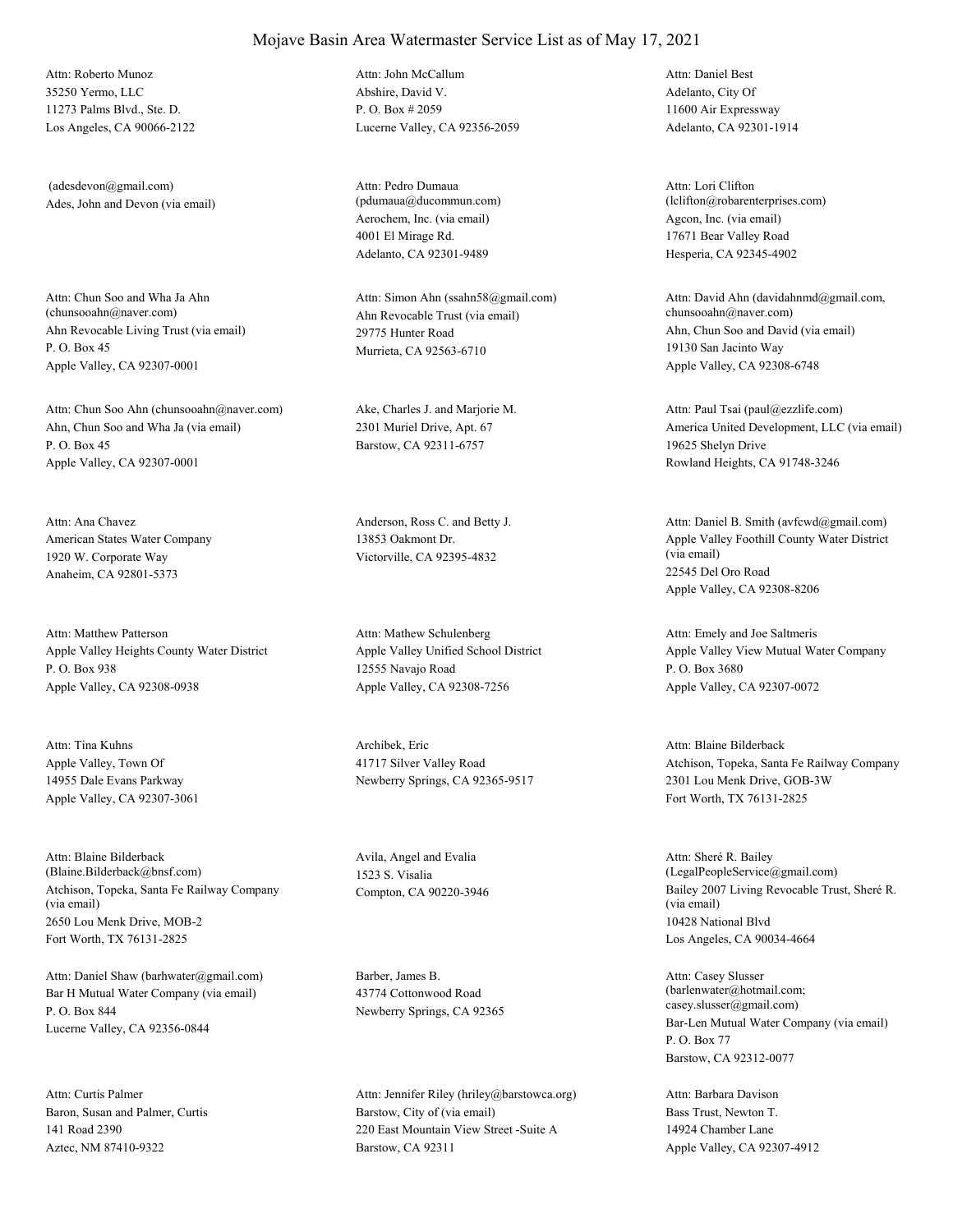Bastianon Revocable Trust 9484 Iroquois Rd. Apple Valley, CA 92308-9151 Attn: Remo E. Bastianon

Bell, Charles H. Trust dated March 7, 2014 (via email) P. O. Box 193 Lucerne Valley, CA 92356-0193 Attn: Chuck Bell (chuckb@sisp.net) Best, Byron L.

Box, Geary S. and Laura P. O. Box 402564 Hesperia, CA 92340-2564

Brown, Bobby G. and Valeria R. 26776 Vista Road Helendale, CA 92342-9789 Attn: Paul Johnson Brown, Jennifer

Bryant, Ian (via email) 15434 Sequoia Avenue - Office Hesperia, CA 92345-1667 (irim@aol.com)

Bunnell, Dick 8589 Volga River Circle Fountain Valley, CA 92708-5536

California Department Of Transportation (via email) 464 W. 4th Street San Bernardino, CA 92401-1407 Attn: Michael P. Naze (michael.naze@dot.ca.gov) CalMat Company

CalPortland Company - Oro Grande Plant (via email) P. O. Box 146 Oro Grande, CA 92368-0146 Attn: Catalina Fernandez-Moores (jgammett@calportland.com) Camanga, Tony and Marietta

Carlton, Susan P.O. Box 193 Yermo, CA 92398-0193 Beinschroth Family Trust (via email) 18794 Sentenac Apple Valley, CA 92307-5342 Attn: Mike Beinschroth (Beinschroth@gmail.com)

21461 Camino Trebol Lake Forest, CA 92630-2011

Bracht, William F. and Alexander, Alicia M. 12439 Addison Street N. Hollywood, CA 91607 Attn: Alicia Alexander

10001 Choiceana Ave. Hesperia, CA 92345

Bubier, Diane Gail (via email) 46263 Bedford Rd. Newberry Springs, CA 92365-9819 (bubierbear@msn.com)

Bush, Kevin (via email) 7768 Sterling Ave. San Bernardino, CA 92410-4741 (kjbco@yahoo.com)

405 N. Indian Hill Blvd. Claremont, CA 91711-4614 Attn: Robert W. Bowcock

48924 Bedford Rd. Newberry Springs, CA 92365 Attn: Tony Camanga

Casa Colina Foundation P.O. Box 1760 Lucerne Valley, CA 92356 Attn: Kevin Mangold

Beinschroth, Andy Eric 6719 Deep Creek Road Apple Valley, CA 92308-8711

Borja, Leonil T. and Tital L. 20784 Iris Canyon Road Riverside, CA 92508-

Brommer House Trust 9435 Strathmore Lane Riverside, CA 92509-0941 Attn: Marvin Brommer

Bruneau, Karen 19575 Bear Valley Rd. Apple Valley, CA 92308-5104

Budget Finance Company 1849 Sawtelle Blvd., Ste. 700 Los Angeles, CA 90025-7012 Attn: Noah Furie

Calico Lakes Homeowners Association (via email) 11860 Pierce Street, Suite 100 Riverside, CA 92505-5178 Attn: Shanna Ghale (shanna.ghale@associa.us)

CalPortland Company - Agriculture (via email) P. O. Box 146 Oro Grande, CA 92368-0146 Attn: Catalina Fernandez-Moores (jgammett@calportland.com)

Campbell, M. A. and Dianne 12526 Donegal Way Houston, TX 77047-2810 Attn: Myron Campbell II

CDFW - Camp Cady (via email) 4775 Bird Farm Road Chino Hills, CA 91709-3175 Attn: Danielle Stewart (danielle.stewart@wildlife.ca.gov; Richard.Kim@wildlife.ca.gov; Alisa.Ellsworth@wildlife.ca.gov)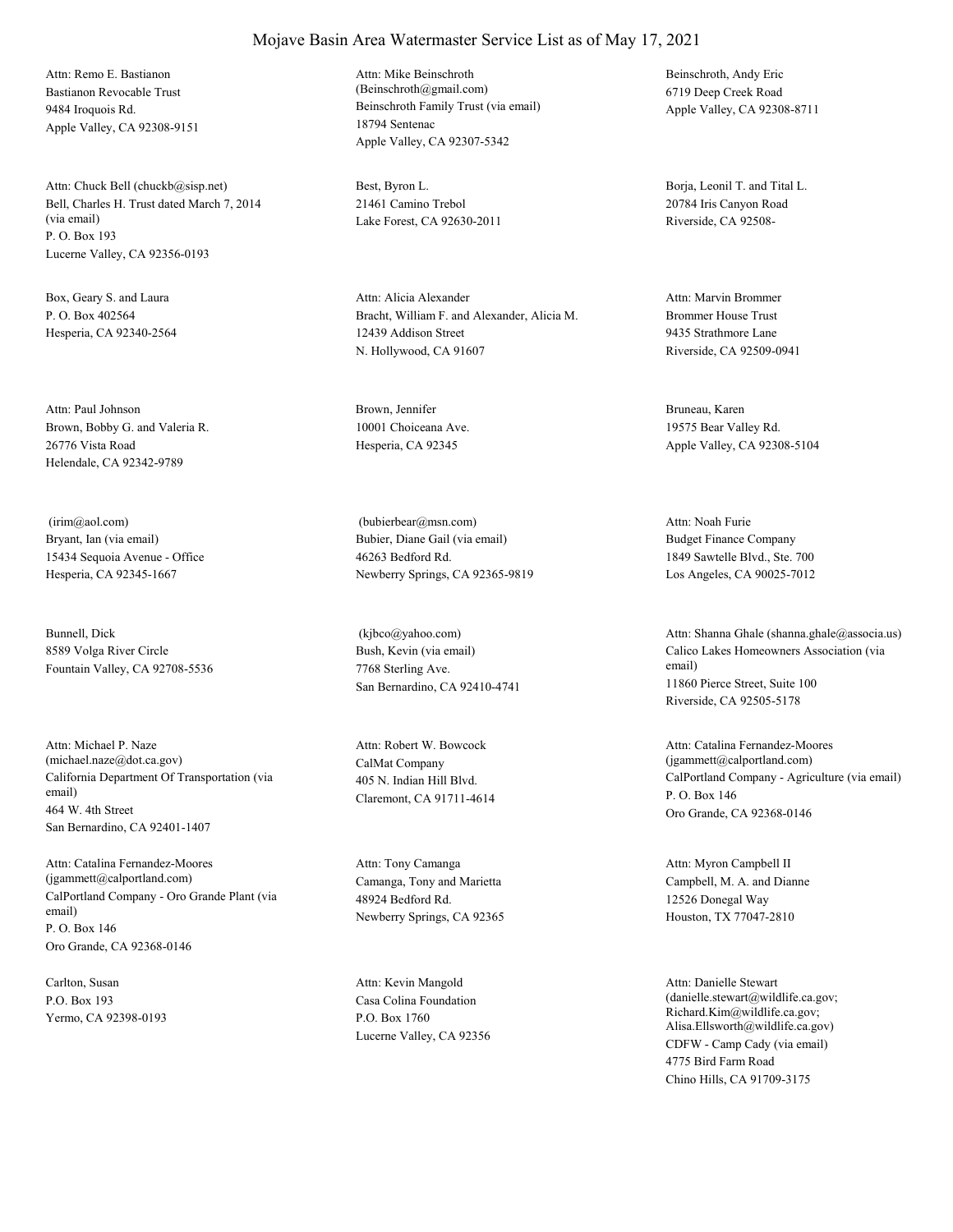CDFW - Mojave Narrows Regional Park 777 E. Rialto Avenue San Bernardino, CA 92415-1005 Attn: Beahta Davis

Center Water Company P. O. Box 616 Lucerne Valley, CA 92356-0616 Attn: Mary Tarrab

Cheyenne Lake, Inc. (via email) 44658 Valley Center Rd Newberry Springs, CA 92365- Attn: Carl Pugh (cpugh3@aol.com) Choi, Yong Il and Joung Ae

Christison, Joel P. O. Box 2635 Big River, CA 92242-2635

Clark, Gary and Beth A. 5641 Jensen Ranch Road Riverside, CA 92509-6579 Attn: Erik Archibek

Contratto, Ersula 21814 Hinkley Road Barstow, CA 92311

Cross, Sharon I. P. O. Box 922 Lucerne Valley, CA 92356

DaCosta, Dean Edward (via email) 32307 Foothill Road Lucerne Valley, CA 92356-8526 (dacostadean@gmail.com)

Dahlquist, George R. (via email) 8535 Vine Valley Drive Sun Valley, CA 91352- (ron@sc-studios.com; ron@dadcopowerandlights.com)

#### CDFW - Mojave River Fish Hatchery (via email) 12550 Jacaranda Avenue Attn: Paco Cabral (paco.cabral@wildlife.ca.gov; rebecca.jones@wildlife.ca.gov) Cemex, Inc. (via email)

Chafa, Larry R. and Delinda C. P. O. Box 796 Ronan, MT 59864-0796 Attn: Allene Rozell Cherie Krack

Victorville, CA 92395-5183

34424 Mountain View Road Hinkley, CA 92347-9412

Chung, et al. 11446 Midway Ave. Lucerne Valley, CA 92356-8792 Attn: Hwa-Yong Chung Clark, Arthur

Club View Partners 9903 Santa Monica Blvd., PMB #541 Beverly Hills, CA 90212-1671 Attn: Manoucher Sarbaz Conner, William H.

Corbridge, Linda S. 8743 Vivero St Rancho Cucamonga, CA 91730- Attn: George Starke Cross, Francis and Beverly

Crown Cambria, LLC (via email) 9860 Gidley St. El Monte, CA 91731-1110 Attn: Jay Hooper (jayho123@gmail.com)

Daggett Community Services District (via email) P. O. Box 308 Daggett, CA 92327-0308 Attn: Crystal Romero (daggettcsd@outlook.com; daggettwater427@gmail.com)

Darr, James S. 40716 Highway 395 Boron, CA 93516

16888 North E. Street Victorville, CA 92394-2999 Attn: Alejandra Silva (alejandrav.silva@cemex.com)

Chamisal Mutual Water Company 1442 El Mirage Road El Mirage, CA 92301-9500 Attn: Mary M Ross

Chong, Joan (via email) 35000 Indian Trail Helendale, CA 92342-9782 (joancksp@hotmail.com)

P. O. Box 4513 Blue Jay, CA 92317-4513

11535 Mint Canyon Rd. Agua Dulce, CA 91390-4577

156 W 100 N Jerome, ID 83385-5256

Crystal Lakes Property Owners Association P. O. Box 351 Yermo, CA 92398 Attn: Alessia Morris

Daggett Ranch, LLC P. O. Box 112 Daggett, CA 92327-0112 Attn: Steve and Dana Rivett

De Jong Family Trust 46561 Fairview Road Newberry Springs, CA 92365-9230 Attn: Alan L. De Jong

## Mojave Basin Area Watermaster Service List as of May 17, 2021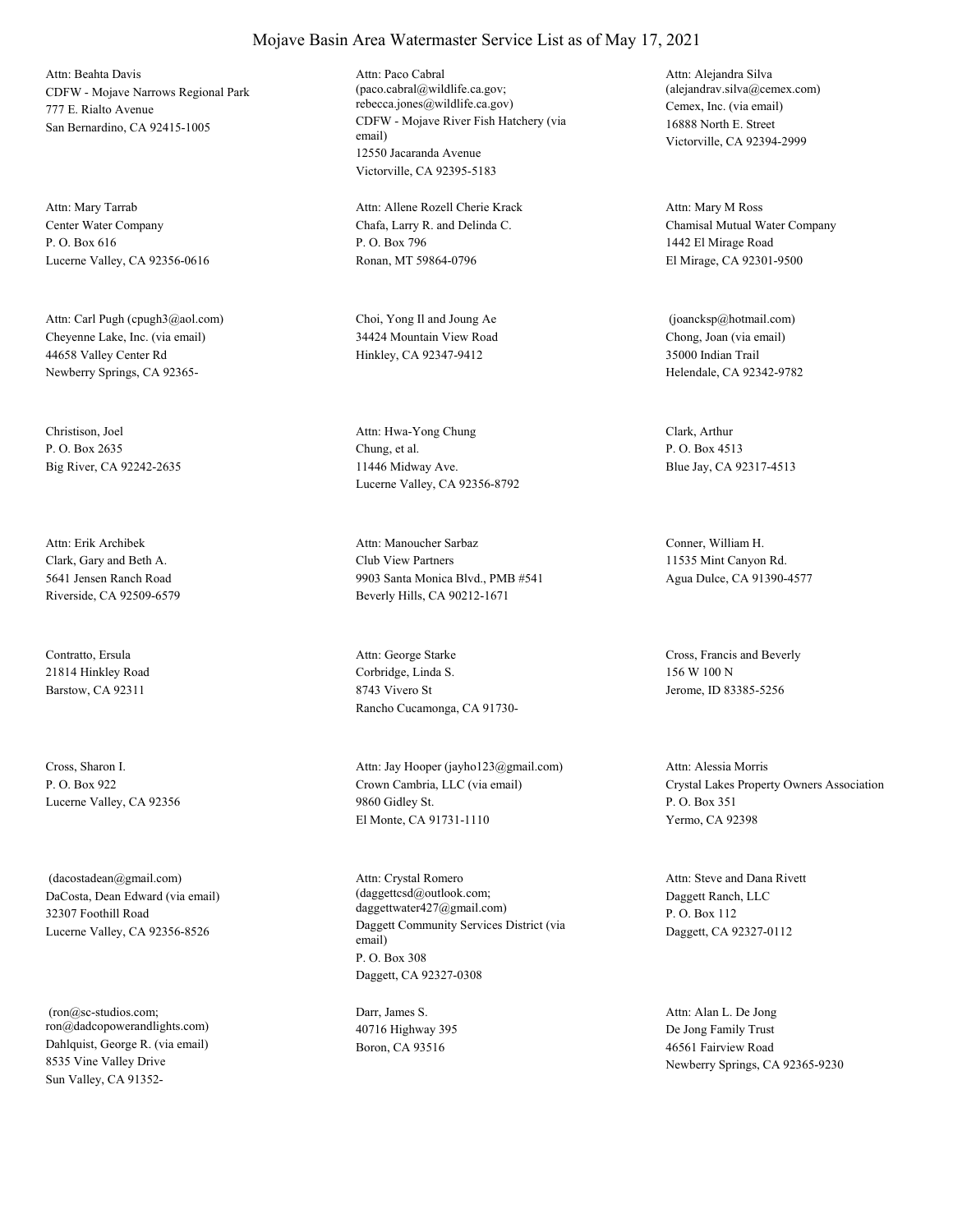Dennison, Quentin D. - Clegg, Frizell and Joke 44579 Temescal Street Newberry Springs, CA 92365 Attn: Randy Wagner

Desert Springs Mutual Water Company P. O. Box 396 Lucerne Valley, CA 92356-0396 Attn: Denise Courtney

Donaldson, Jerry and Beverly 16736 B Road Delta, CO 81416-8501

Dowell, Leonard 345 E Carson St. Carson, CA 90745-2709

Eygnor, Robert E. 23032 Bryman Road

Fernandez, Arturo (via email) 28 Calle Fortuna Rancho Santa Margarita, CA 92688-2627 (afc30@yahoo.com) Ferro, Dennis and Norma

First CPA LLC (via email) 10045 Brockway St. El Monte, CA 91733-1107 Attn: Alex and Jerrica Liu (alexliu1950@gmail.com;

Foothill Estates MHP, LLC (via email) 9454 Wilshire Blvd., Ste. 920 Beverly Hills, CA 90212-2925 Attn: Camille Yusufov (Allen@skylinecompany.com) Frates, D. Cole (via email)

Friend, Joseph and Deborah P. O. Box 253 Barstow, CA 92312-0253 Attn: Deborah A. Friend

Gabrych, Eugene 2006 Old Highway 395 Fallbrook, CA 92028-8816 Desert Dawn Mutual Water Company P. O. Box 392 Lucerne Valley, CA 92356-0392 Attn: Marie McDaniel

DLW Revocable Trust 13830 Choco Rd. Apple Valley, CA 92307-5525 Attn: Debby Wyatt

Dora Land, Inc. P. O. Box 1405 Apple Valley, CA 92307-0026 Attn: Jeffery Lidman

Evenson, Edwin H. and Joycelaine C. P. O. Box 66 Oro Grande, CA 92368-0066 Evert Family Trust (via email)

Oro Grande, CA 92368-9642 Federal Bureau of Prisons, Victorville (via email) P. O. Box 5400 Adelanto, CA 92301-5400 Attn: David Dittenmore (d2dittemore@bop.gov)

> 1311 1st Ave. N Jacksonville Beach, FL 32250-3512

alexroseanneliu@yahoo.com) Fischer Revocable Living Trust (via email) 1372 West 26th St. San Bernardino, CA 92405-3029 Attn: Carl Fischer (carlsfischer@hotmail.com; fischer@fischercompanies.com) Fisher Trust, Jerome R.

> 113 S La Brea Ave., 3rd Floor Los Angeles, CA 90036-2998 (cfrates@renewablegroup.com)

Fundamental Christian Endeavors, Inc. (via email) 49191 Cherokee Road Newberry Springs, CA 92365 Attn: Mark Asay (bettybrock@ironwood.org; waltbrock@ironwood.org)

Gabrych, Eugene 34650 Minneola Rd Newberry Springs, CA 92365Desert Girlz LLC (via email) 10757 Lincoln Road Lucerne Valley, CA 92356-7 Attn: Zaritsky Penny (pennyzaritsky2000@yahoo.com)

Dolch Living Trust Robert and Judith 4181 Kramer Lane Bellingham, WA 98226-7145 Attn: Judith Dolch-Partridge, Trustee

Dorrance, David W. and Tamela L. 2027 Valleria Court Sugar Land, TX 77479- Attn: David Dorrance

19201 Parker Circle Villa Park, CA 92861-1302 Attn: Stephanie L. Evert (severt2166@aol.com)

Fejfar, Monica Kay 34080 Ord Street Newberry Springs, CA 92365-9791

Finch, Jenifer (via email) 9797 Lewis Lane Apple Valley, CA 92308-8357 (ropingmom3@yahoo.com)

7603 Hazeltine Van Nuys, CA 91405 Attn: Paul Johnson

Frazier, et al. 8707 Deep Creek Rd Apple Valley, CA 92308- Attn: Martin Frazier

Gabrych, Eugene 2006 Old Highway 395 Fallbrook, CA 92028

Attn: Mitch Hammack Gaeta, Miguel and Maria 9366 Joshua Avenue Lucerne Valley, CA 92356-8273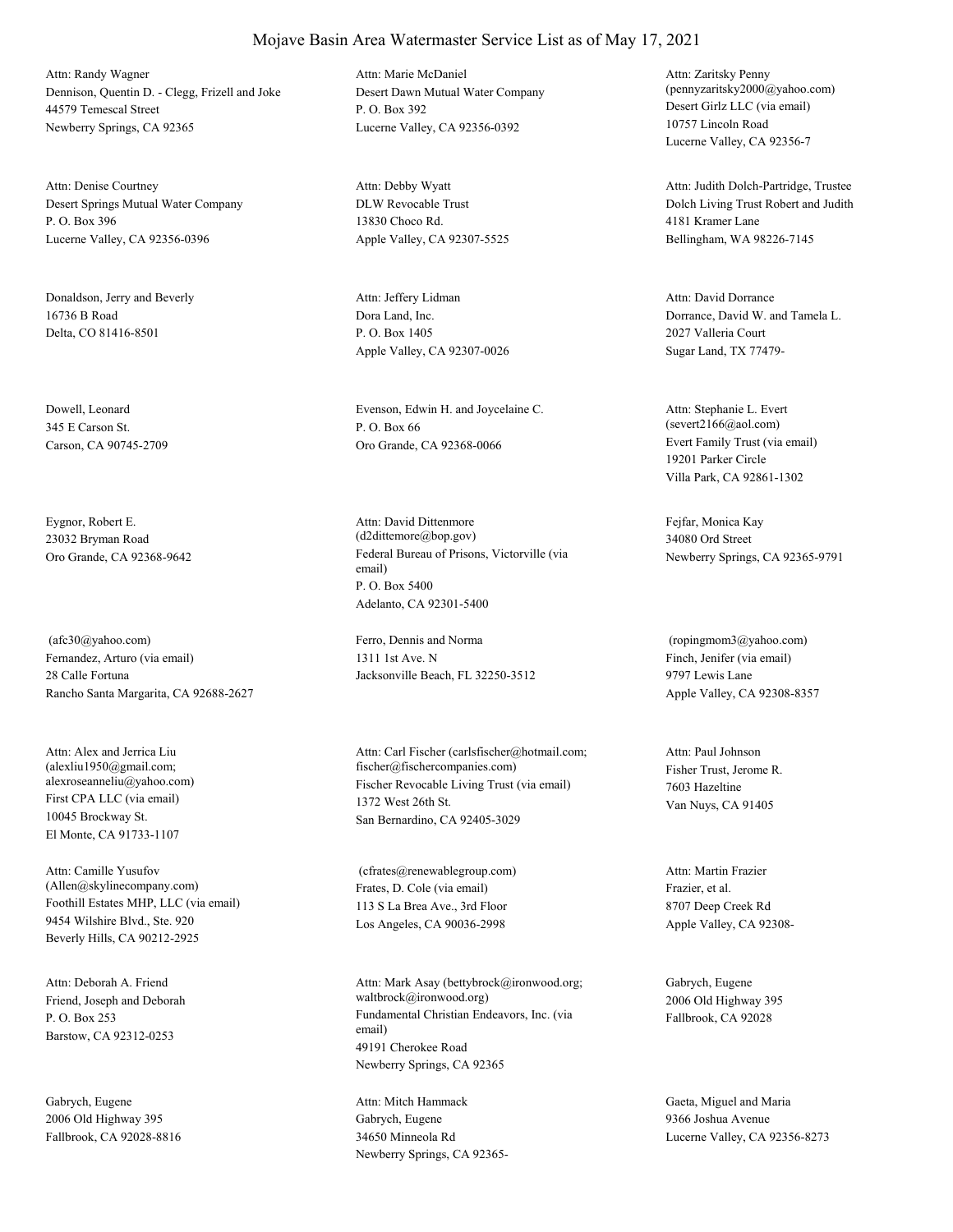Gaeta, Trinidad 10551 Dallas Avenue Lucerne Valley, CA 92356 Attn: Jay Storer

Gardena Mission Church, Inc. P. O. Box 304 Lucerne Valley, CA 92356-0304 Attn: Sang Hwal Kim Garg, Om P.

GenOn California South, LP (via email) P. O. Box 337 Daggett, CA 92327-0337 Attn: Jeffrey Edwards (jeffrey.edwards@genon.com)

Gray, George F. and Betty E. 975 Bryant Calimesa, CA 92320-1301

Gubler, Hans P. O. Box 3100

Haas, Bryan C. and Hinkle, Mary H. (via email) 14730 Tigertail Road Apple Valley, CA 92307- Attn: Bryan C. Haas and Mary H. Hinkle (resrvc4you@aol.com)

Hamilton Family Trust 19945 Round Up Way Apple Valley, CA 92308-8338 Attn: Doug and Cheryl Hamilton

Hanson Aggregates WRP, Inc. (via email) P. O. Box 1115 Corona, CA 92878-1115 Attn: Matt Wood (Matt.Wood@Hanson.com)

Harper Lake Company VIII (via email) 43880 Harper Lake Road Hinkley, CA 92347 Attn: Neal Davies (NDavies@terra-gen.com) Harter, Joe and Sue

Haskins, James J. 11352 Hesperia Road, #2 Hesperia, CA 92345-2165

#### Mojave Basin Area Watermaster Service List as of May 17, 2021

Gaines Family Trust, Jack and Mary (via email) 8225 Marina Pacifica Drive N. Long Beach, CA 90803-7006 Attn: Bruce Gaines (bgaines4@verizon.net) Garcia, Daniel

358 Chorus Irvine, CA 92618-1414

Golden State Water Company (via email) 160 Via Verde, Ste. 100 San Dimas, CA 91773-5121 Attn: Nereida Gonzalez (ana.chavez@gswater.com, Nereida.Gonzalez@gswater.com)

Green Acres Estates P. O. Box 29 Apple Valley, CA 92307-0001 Attn: Brian E. Bolin

Landers, CA 92285 Gulbranson, Merlin (via email) 511 Minnesota Ave W Gilbert, MN 55741- Attn: Tamara J Skoglund (TamaraMcKenzie@aol.com)

> Haas, Bryan C. and Hinkle, Mary H. (via email) 14730 Tigertail Road Apple Valley, CA 92307-5249 Attn: Bryan C. Haas and Mary H. Hinkle (resrvc4you@aol.com) Hackbarth, Edward E. (via email)

Handrinos, Nicole A. 1140 Parkdale Rd. Adelanto, CA 92301-9308 Attn: William Handrinos

Hareson, Nicholas and Mary 1737 Anza Avenue Vista, CA 92084-3236 Attn: Mary Jane Hareson

10902 Swan Lake Road Klamath Falls, OR 97603-9676

Hass, Pauline L. P. O. Box 273 Newberry Springs, CA 923659773 Summerhill Rd. Alta Loma, CA 91737-1668

Gayjikian, Samuel and Hazel 34534 Granite Road Lucerne Valley, CA 92356- Attn: Brent Peterson

Gordon Acres Water Company P. O. Box 1035 Lucerne Valley, CA 92356-1035 Attn: Gina Pellegrini

Grill, Nicholas P. and Millie D. (via email) P. O. Box 306 Hinkley, CA 92347-0306 Attn: Nick Grill (terawatt@juno.com)

Gutierrez, Jose and Gloria 24116 Santa Fe Hinkley, CA 92347

293 Winfield Circle Corona, CA 92880-6943 (hackbarthco@sbcglobal.net)

Hanify, Michael D., dba - White Bear Ranch PO BOX 1021 Yermo, CA 92398-1021 Attn: Donald F. Hanify

Harmsen Family Trust (via email) 23920 Community Blvd. Hinkley, CA 92347-9721 Attn: Kenny Harmsen (harmsencow@aol.com)

Harvey, Lisa M. (via email) P. O. Box 1187 Lucerne Valley, CA 92356- (harveyl.92356@gmail.com)

Hawkins, James B. (via email) 7439 Craner Ave Sun Valley, CA 91352-4858 (DeliaHawkins@yahoo.com)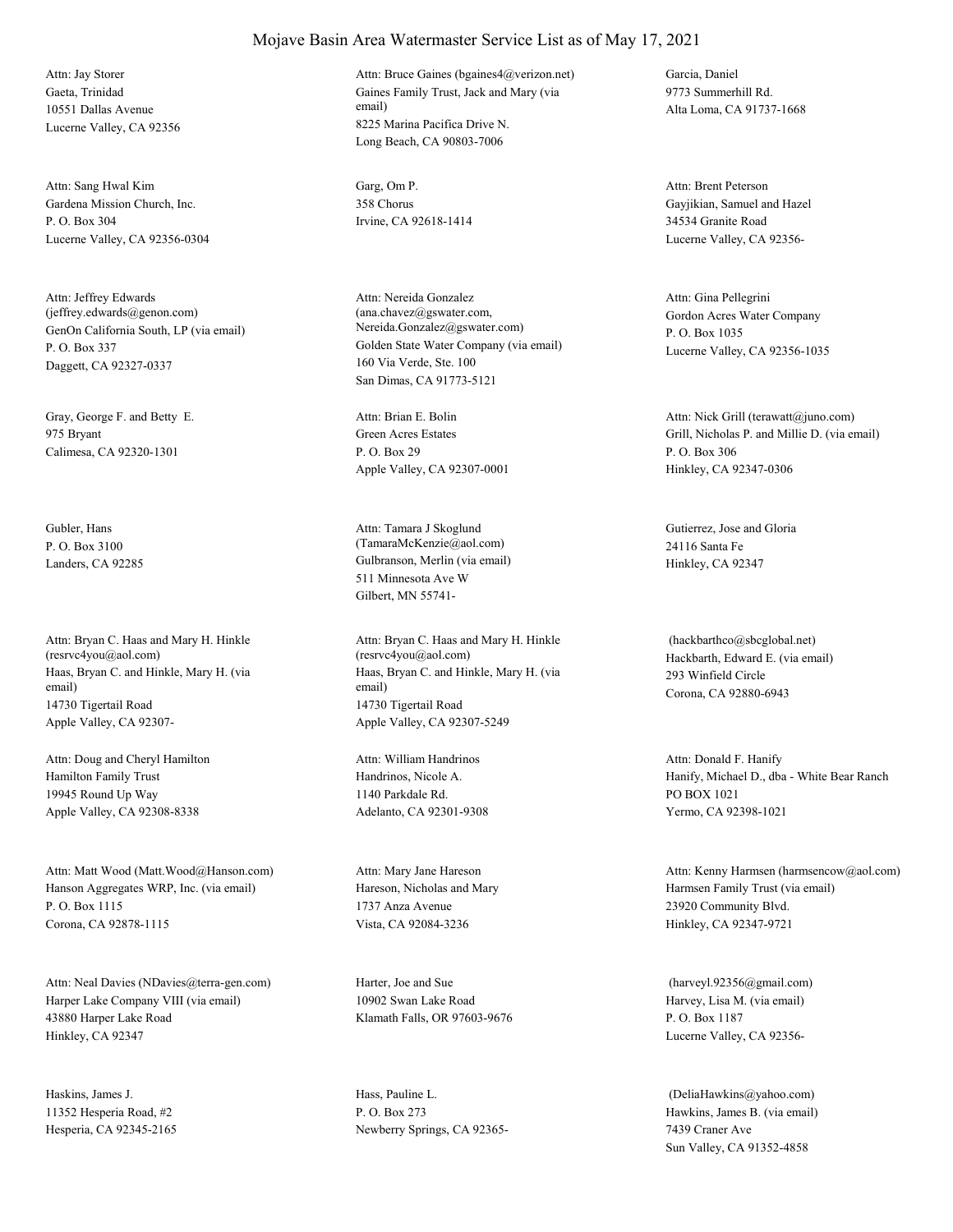Helendale Community Services District (via email) P. O. Box 359 Helendale, CA 92342-0359 Attn: Craig Carlson (kcox@helendalecsd.org; ccarlson@helendalecsd.org) Helendale School District

Hensley, Mark P. 35523 Mountain View Rd Hinkley, CA 92347-9613

Hesperia Venture I, LLC (via email) 10 Western Road Wheatland, WY 82201-8936 Attn: Janie Martines (janiemartines@gmail.com)

Hettinga Revocable Trust (via email) 14651 South Grove Ave. Ontario, CA 91762-7704 Attn: Patricia Mohr (ghd123@earthlink.net)

High Desert Associates, Inc. 405 North Indian Hill Blvd. Claremont, CA 91711-4614 Attn: Robert W. Bowcock

Hill Family Trust and Hill's Ranch, Inc. (via email) 84 Dewey Street Ashland, OR 97520- Attn: Katherine Hill (Khill9@comcast.net)

Hollister, Robert H. and Ruth M. P. O. Box 2 Newberry Springs, CA 92365-0002 Attn: Joan Rohrer

Holy Heavenly Lake, LLC 1261 S. Lincoln Ave. Monterey Park, CA 91755-5017 Attn: Katherine K Hsu

Horton, John 47716 Fairview Road Newberry Springs, CA 92365-9258 Attn: Gretchen Horton

Hubbard, Ester and Mizuno, Arlean 47722 Kiloran St. Newberry Springs, CA 92365-9529 Attn: Ester Hubbard

P. O. Box 249 Helendale, CA 92342-0249 Attn: Joshua Behnke

Hert, Scott P. O. Box 590

Hesperia Water District (via email) 9700 7th Avenue Hesperia, CA 92345-3493 Attn: Jeremy McDonald (jmcdonald@cityofhesperia.us)

Hi Desert Mutual Water Company 23667 Gazana Street Barstow, CA 92311 Attn: Lisset Sardeson

Hi-Grade Materials Company (via email) 17671 Bear Valley Road Hesperia, CA 92345-4902 Attn: Lori Clifton (lclifton@robarenterprises.com) Hilarides 1998 Revocable Family Trust

Hitchin Lucerne, Inc. P. O. Box 749 Lucerne Valley, CA 92356-0749

Holway Jeffrey R and Patricia Gage (via email) 1401 Wewatta St. #1105 Denver, CO 80202-1348 Attn: Jeffrey R Holway and Patricia Gage (patricia.gage@yahoo.com)

Hong, Paul B. and May P. O. Box #1432 Covina, CA 91722-0432 Attn: Paul Hong

Horton's Children's Trust 47716 Fairview Road Newberry Springs, CA 92365-9258 Attn: Gretchen Horton

Huerta, Hector P. O. Box 2190 Temecula, CA 92593-2190 Attn: John Driscoll

Hendley, Rick and Barbara P. O. Box 972 Yermo, CA 92398-0972 Attn: Jeff Gallistel

Lucerne Valley, CA 92356-0590 Hesperia - Golf Course, City of (via email) 9700 Seventh Avenue Hesperia, CA 92345-3493 Attn: Jeremy McDonald (jmcdonald@cityofhesperia.us)

> Hesperia, City of (via email) 9700 Seventh Avenue Hesperia, CA 92345-3493 Attn: Jeremy McDonald (tsouza@cityofhesperia.us)

Hiett, Harry L. (via email) P. O. Box 272 Daggett, CA 92327-0272 (leehiett@hotmail.com)

37404 Harvard Road Newberry Springs, CA 92365 Attn: Frank Hilarides

Attn: Mary Thomas Ho, Ting-Seng and Ah-Git P.O. Box 20001 Bakersfield, CA 93390-0001

> Holway, Jeffrey R 1401 Wewatta St. #1105 Denver, CO 80202-1348

Hood Family Trust 2142 W Paseo Del Mar San Pedro, CA 90732-4557 Attn: Sandra D. Hood

Howard, et al. P. O. Box 5528 Mt. Carmel, UT 84755-5528 Attn: Norman A. Howard

Hunt, Connie (via email) 39392 Burnside Loop Astoria, OR 97103-8248 (hunt5089@outlook.com)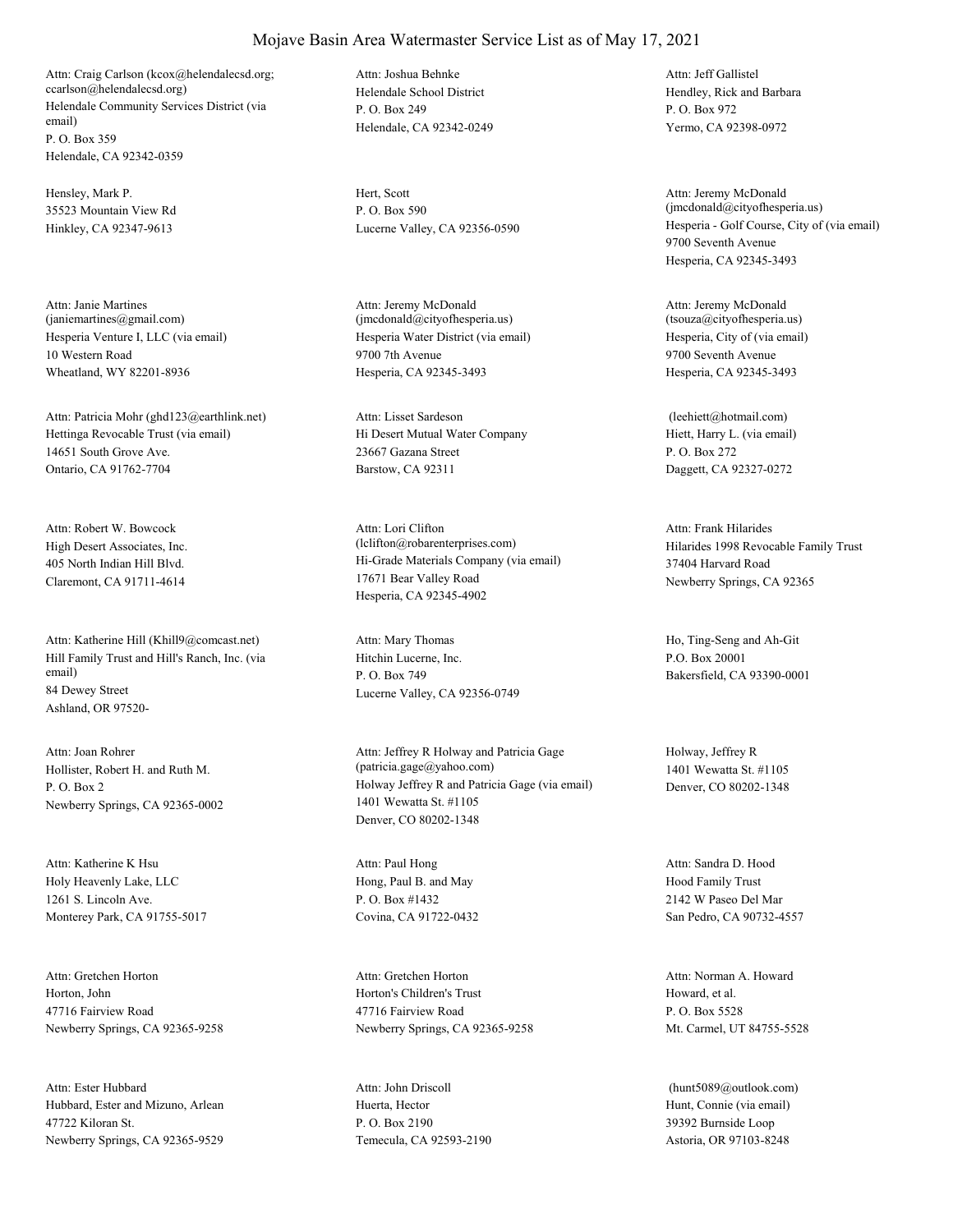Hunt, Ralph M. and Lillian F. P. O. Box 603 Yermo, CA 92398-0603 Attn: Ralph Hunt

Irvin, Bertrand W. P. O. Box 467 Newberry Springs, CA 92365-0467

Jackson, Ray Revocable Trust No. 45801 P.O. Box 8250 Redlands, CA 92375-1450 Attn: Lawrence Dean

Johnson, Carlean 8626 Deep Creek Road Apple Valley, CA 92308

Jones Trust dated March 16, 2002 (via email) 35424 Old Woman Springs Road Lucerne Valley, CA 92356-7237 Attn: Magdalena Jones (mygoldenbiz9@gmail.com)

Jubilee Mutual Water Company P. O. Box 1016 Lucerne Valley, CA 92356 Attn: Ray Gagné

Kasner Family Limited Partnership (via email) 11584 East End Avenue Chino, CA 91710- Attn: Robert R. Kasner (Robertkasner@aol.com) Kasner, Robert (via email)

Kemp, Robert and Rose 48441 National Trails Highway Newberry Springs, CA 92365

Kim, Joon Ho and Mal Boon Revocable Trust 46561 Fairview Road Newberry Springs, CA 92365-9230 Attn: Alan and Annette De Jong

Koering, Richard and Koering, Donna 40909 Mt. View Newberry Springs, CA 92365-9414 Attn: Richard Koering and Donna Koering Kosharek, John and Joann

#### Mojave Basin Area Watermaster Service List as of May 17, 2021

Hyatt, James and Brenda (via email) 31726 Fremont Road Newberry Springs, CA 92365 Attn: Daniel and Karen Gray (calivolunteer@verizon.net) Im, Nicholas Nak-Kyun (via email)

Italmood Inc., et. al. (via email) 80 Maple Road Easton, CT 06612-1036 Attn: Sebastian Marzaro (italmood@aol.com)

Jamboree Housing Corporation (via email) 15940 Stoddard Wells Rd - Office Victorville, CA 92395-2800 Attn: Audrey Goller (linda.rainer@newportpacific.com)

Johnson, Ronald 1156 Clovis Circle Dammeron Valley, UT 84783-5211

Jones, Joette 81352 Fuchsia Ave. Indio, CA 92201-5329

Juniper Riviera County Water District P. O. Box 386 Apple Valley, CA 92307 Attn: Lee Logsdon

11584 East End Avenue Chino, CA 91710-1555

Kemper Campbell Ranch 10 Kemper Campbell Ranch Road Victorville, CA 92395-3357 Attn: Peggy Shaughnessy Kim, Jin S. and Hyun H.

Kim, Ju Sang (via email) 1225 Crestview Dr Fullerton, CA 92833-2206 (juskim67@yahoo.com) Kim, Seon Ja

P. O. Box 357

P. O. Box 2926 Victorville, CA 92393-2926 Attn: Steve Kim (stevekim1026@gmail.com)

Jackson, James N. Jr Revocable Living Trust 1245 S. Arlington Avenue Los Angeles, CA 90019-3517 Attn: James Jackson Jr.

Jess Ranch Water Company (via email) 906 Old Ranch Road Florissant, CO 80816- Attn: Gary A. Ledford (gleddream@gmail.com)

Johnston, Harriet and Johnston, Lawrence W. P. O. Box 401472 Hesperia, CA 92340-1472 Attn: Lawrence W. Johnston

Jordan Family Trust 1650 Silver Saddle Drive Barstow, CA 92311-2057 Attn: Paul Jordan

Karimi, Hooshang 1254 Holmby Ave Los Angeles, CA 90024- Attn: Ash Karimi

 (Robertkasner@aol.com) Katcher, August M. and Marceline 47887 Palo Verde Lane Newberry Springs, CA 92365-9096

> 6 Orange Glen Circle Irvine, CA 92620-1264

34981 Piute Road Newberry Springs, CA 92365-9548

Newberry Springs, CA 92365-0357 Lake Arrowhead Community Services District (via email) P. O. Box 700 Lake Arrowhead, CA 92352-0700 Attn: Catherine Cerri (ccerri@lakearrowheadcsd.com)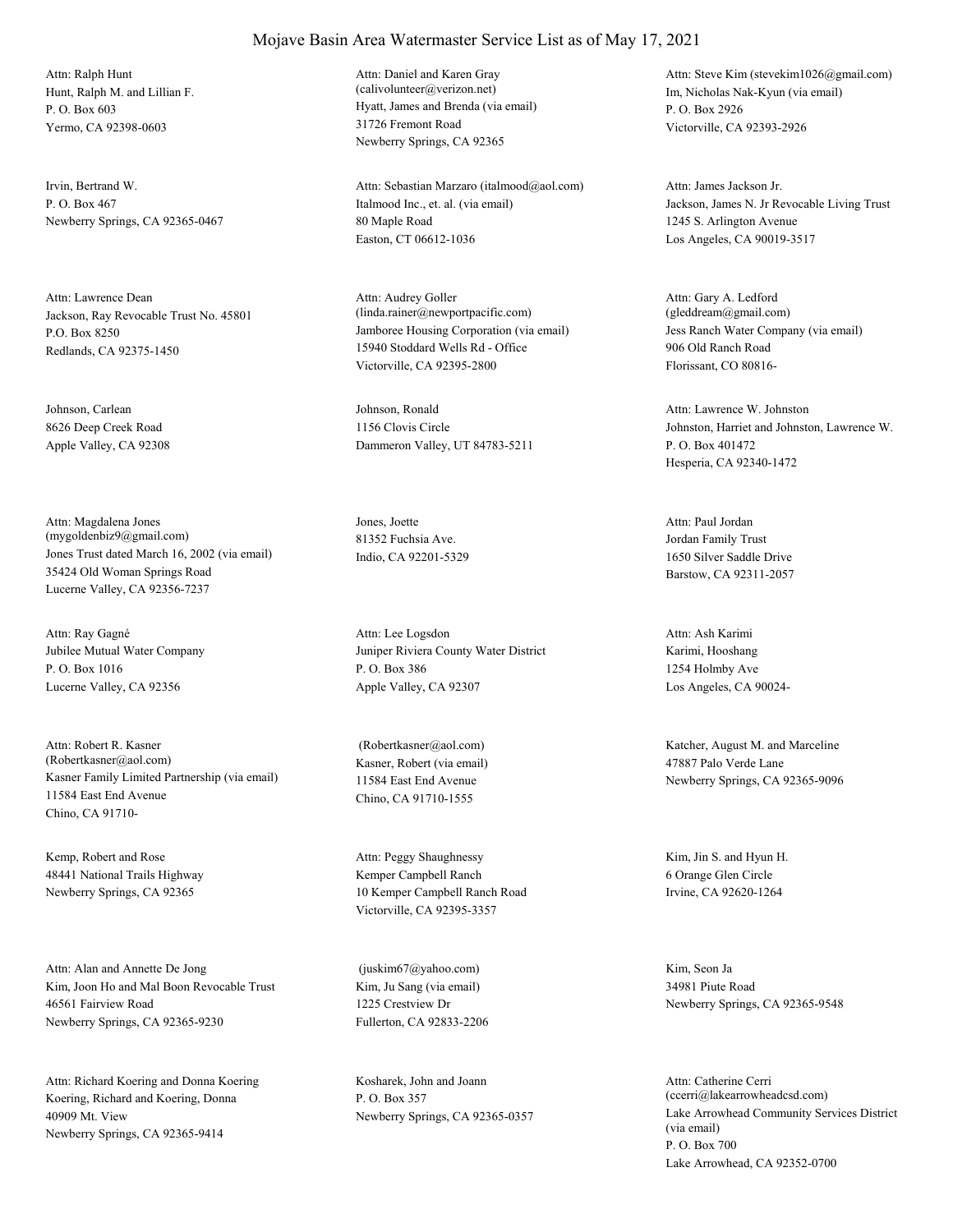Lake Jodie Property Owners Association (via email) 909 Armory Road, #126 Barstow, CA 92311-5460 Attn: Daniel Lindenman (happytiredwaterdog@yahoo.com) Lake Waikiki

Lam, Phillip (via email) 864 Sapphire Court Pomona, CA 91766-5171 (PhillipLam99@Yahoo.com)

Lavanh, et al. 18203 Yucca St. Hesperia, CA 92345- Attn: Vanessa Laosy

Lee, Anna K. and Eshban K. (via email) 11140 Mesquite Ave. Loma Linda, CA 92354-6556 Attn: Anna K. Lee (aklee219@gmail.com) Lee, Doo Hwan

Lee, Vin Jang T. 41717 Silver Valley Road Newberry Springs, CA 92365 Attn: Eric Archibek Lenhert, Ronald and Toni

Liang, Yuan - I and Tzu - Mei Chen 4192 Biscayne St Chino, CA 91710-3196 Attn: Billy Liang

Lo, et al. 2826 Sycamore Lane Arcadia, CA 91006-6352 Attn: Mei Li

Lua, Michael T. and Donna S. 18838 Aldridge Place Rowland Heights, CA 91748-4890

Lucerne Vista Mutual Water Company (via email) P. O. Box 677 Lucerne Valley, CA 92356-0677 Attn: Marian Walent (LVVMC677@gmail.com) Luckey 2010 Revocable Trust

230 Hillcrest Drive La Puente, CA 91744-4816 Attn: Nancy Lan

Langley, James (via email) 12277 Apple Valley Road, Ste. #120 Apple Valley, CA 92308-1701

Lawrence, William W. P. O. Box 98 Newberry Springs, CA 92365

P. O. Box 556 Lucerne Valley, CA 92356-0556

10083 Deep Creek Rd. Apple Valley, CA 92308-8322

Liberty Utilities (Apple Valley Ranchos Water) Corp. (via email) P. O. Box 7005 Apple Valley, CA 92307 Attn: Eric Larsen (eric.larsen@libertyutilities.com; tony.pena@libertyutilities.com)

Lopez, Baltazar 12318 Post Office Rd Lucerne Valley, CA 92356- Attn: Patricia Miranda

Lucerne Valley Mutual Water Company P. O. Box 1311 Lucerne Valley, CA 92356 Attn: Gwen L. Bedics

10967 Kelvington Ln Apple Valley, CA 92308-3647 Attn: Carolyn J. Luckey

Lake Wainani Owners Association (via email) 2812 Walnut Avenue, Suite A Tustin, CA 92780-7053 Attn: c/o J.C. UPMC, Inc (timrohmbuilding@gmail.com)

 (jlangley@kurschgroup.com) Langley, Michael R. and Sharon P. O. Box 524 Yermo, CA 92398-0524

Attn: Robert Lawrence Jr. Lawson, Ernest and Barbara 20277 Rock Springs Road Apple Valley, CA 92308-8740

> Lee, et al., Sepoong and Woo Poong #6 Ensueno East Irvine, CA 92620- Attn: Sepoong & Woo Poong Lee

LHC Alligator, LLC P. O. Box 670 Upland, CA 91785-0670 Attn: Brad Francke

Lin, Kuan Jung and Chung, Der-Bing 2026 Turnball Canyon Hacienda Heights, CA 91745- Attn: James Lin

Low, Dean (via email) P. O. Box 1267 Monrovia, CA 91017-1267 (lowgo.dean@gmail.com)

Lucerne Valley Partners 9903 Santa Monica Blvd., PMB #541 Beverly Hills, CA 90212-1671 Attn: Manoucher Sarbaz

M Bird Construction 1613 State Street, Ste. 10 Barstow, CA 92311-4162 Attn: Eugene R. & Vickie R. Bird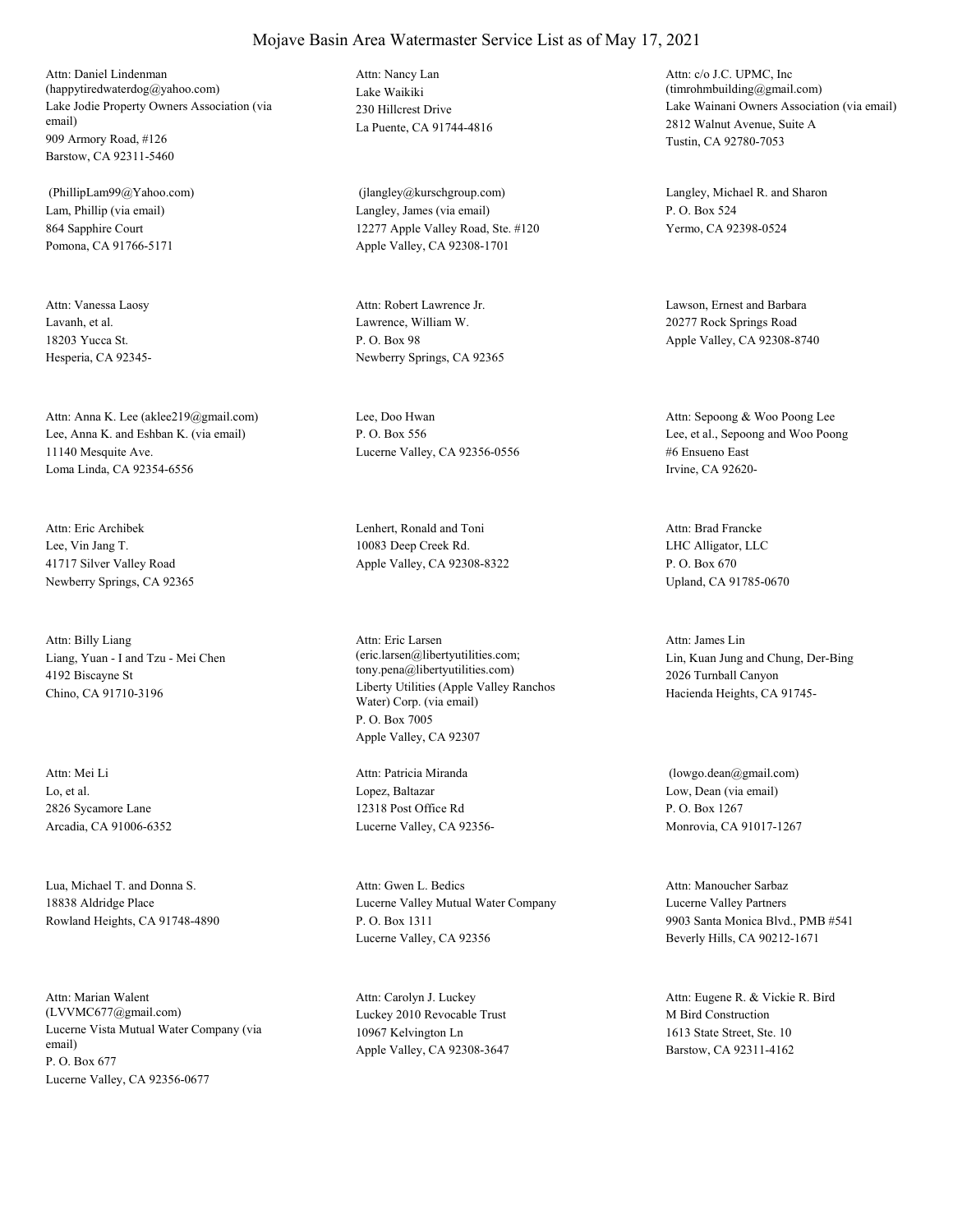M.B. Landscaping and Nursery, Inc. 20300 Figueroa Street Carson, CA 90745-1212 Attn: Maria Martinez

Manning, Sharon S. 19332 Balan Road Rowland Heights, CA 91748-4017 Attn: Jimmy Berry

Marshall, Charles 32455 Lakeview Road Newberry Springs, CA 92365-9482

McKinney, Paula 144 East 72nd Tacoma, WA 98404-1060

Miller Living Trust 7588 San Remo Trail Yucca Valley, CA 92284-9228 Attn: Donna Miller

MLH, LLC (via email) P. O. Box 2611 Apple Valley, CA 92307-0049 Attn: Thomas A. Hrubik (tahgolf@aol.com)

Mojave Water Agency (via email) 13846 Conference Center Drive Apple Valley, CA 92307-4377 Attn: Doug Kerns (tmccarthy@mojavewater.org) Monaco Investment Company

Moss, Lawrence W. and Helen J. 38338 Old Woman Springs Road Spc# 56 Lucerne Valley, CA 92356-8116

Murphy, Jean 46126 Old National Trails Highway Newberry Springs, CA 92365-9025

New Springs Limited Partnership (via email) 4192 Biscayne St. Chino, CA 91710-3196 Attn: Billy Liang (flossdaily@hotmail.com; asaliking@yahoo.com) Newberry Community Services District

Mahioubi, Afsar S. 46622 Fairview Road Newberry Springs, CA 92365 Attn: Robert Saidi

Marcroft, James A. and Joan P. O. Box 519 Newberry Springs, CA 92365 Attn: Allen Marcroft

Martin, Michael D. and Arlene D. 32942 Paseo Mira Flores San Juan Capistrano, CA 92675

Mead Family Trust 31314 Clay River Road Barstow, CA 92311-2057 Attn: Olivia L. Mead

Mitsubishi Cement Corporation (via email) 5808 State Highway 18 Lucerne Valley, CA 92356-8179 Attn: David Rib (drib@mitsubishicement.com)

Mojave Desert Land Trust (via email) P. O. Box 1544 Joshua Tree, CA 92252-0849 Attn: Amy Langston (alangston@mdlt.org)

9903 Santa Monica Blvd., PMB #541 Beverly Hills, CA 90212-1671 Attn: Manoucher Sarbaz

Most Family Trust 23780 Cuyama Road Apple Valley, CA 92307-6723 Attn: Jennie Most

Music, Zajo (via email) 43830 Cottonwood Rd Newberry Springs, CA 92365-8510 (z.music5909@gmail.com)

P. O. Box 206 Newberry Springs, CA 92365-0206 Attn: Jodi Howard

Maloney, Janice P. O. Box 356 Los Gatos, CA 95030-0356 Attn: Nichola Hawes Stein

Mariana Ranchos County Water District (via email) 9600 Manzanita Street Apple Valley, CA 92308-8605 Attn: James M. Hansen, Jr. (gmmrcwd@gmail.com; gm@mrcwd.org)

McCollum, Charles L. 15074 Spruce St Hesperia, CA 92345-2950 Attn: Rod Sexton

Milbrat, Irving H. P. O. Box 487 Newberry Springs, CA 92365-0487 Attn: David I. Milbrat

Mizrahie, et al. 4105 W. Jefferson Blvd. Los Angeles, CA 90048- Attn: Philip Mizrahie

Mojave Solar, LLC (via email) 42134 Harper Lake Road Hinkley, CA 92347-9305 Attn: Maria Elena Lopez (MariaElena.Lopez@atlantica.com)

Morris Trust, Julia V. (via email) 7649 Cypress Dr. Lanexa, VA 23089-9320 Attn: Ken Elliot (Billie@ElliotsPlace.com)

Mulligan, Robert and Inez 35575 Jakobi Street Saint Helens, OR 97051-1194 Attn: Dennis Hills

Navajo Mutual Water Company (via email) 21724 Hercules St. Apple Valley, CA 92308-8490 Attn: James Hansen (gm@marianaranchoscwd.org)

Newberry Springs Recreational Lakes Association (via email) 32935 Dune Road, Space 10 Newberry Springs, CA 92365- Attn: Jeff Gaastra (jeff@weaponsedge.com)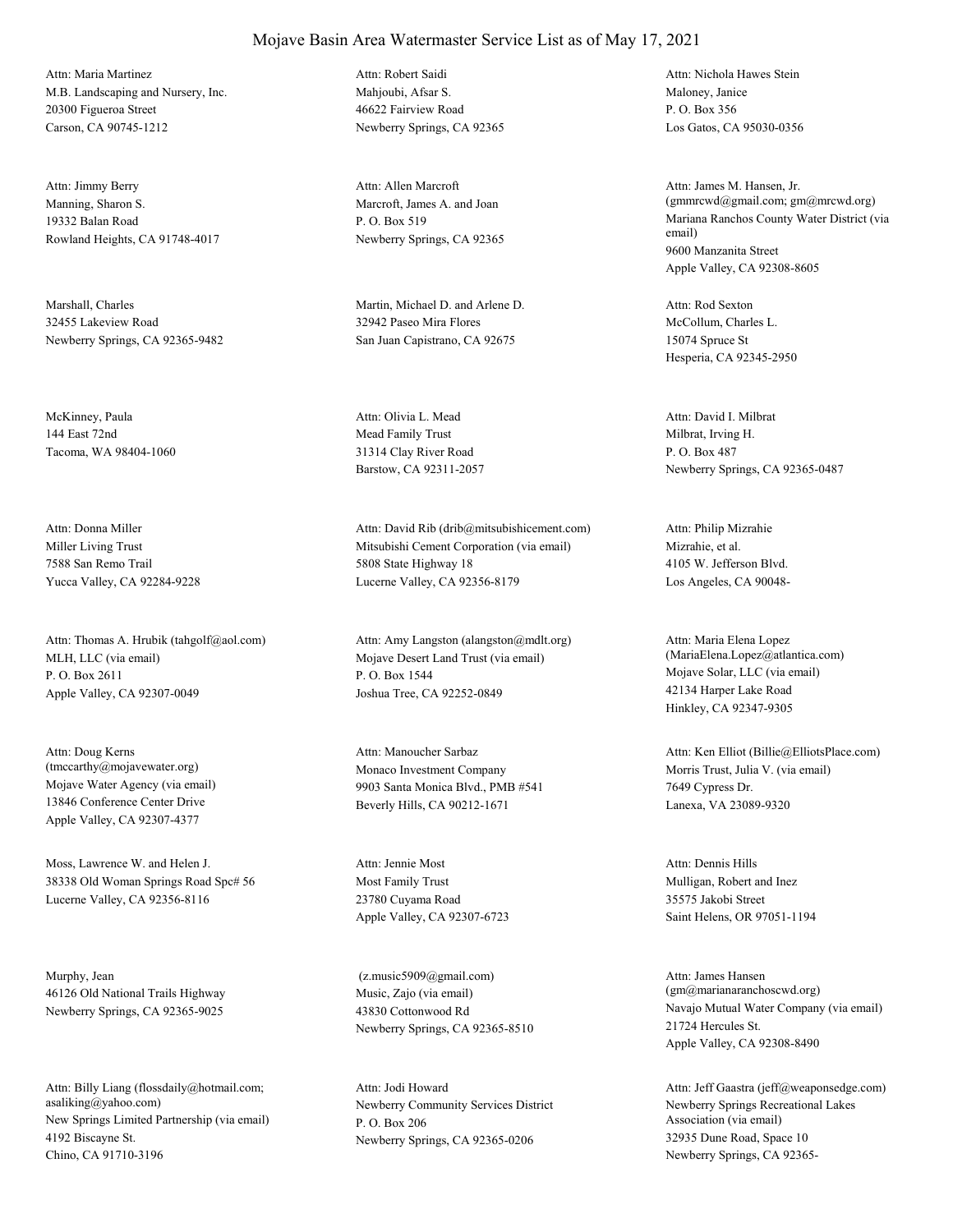Norris Trust, Mary Ann 29611 Exeter Street Lucerne Valley, CA 92356-8261 Attn: Mary Ann Norris

Nunn Family Trust P. O. Box 545 Apple Valley, CA 92307-0010 Attn: Pearl or Gail Nunn

Odessa Water District (via email) 220 E. Mountain View Street, Suite A Barstow, CA 92311-2888 Attn: Kody Tompkins (ktompkins@barstowca.org) Ohai, Reynolds and Dorothy

Oro Grande School District P. O. Box 386 Oro Grande, CA 92368-0386 Attn: Nick Higgs

Pak, Kae Soo and Myong Hui Kang P. O. Box 1835 Lucerne Valley, CA 92356-1835

Pearce, Craig L. 3559 Riviere Du Chien Rd Mobile, AL 36693-5449

Pettigrew, Dan 285 N Old Hill Road

Polich, Donna 75 3rd Avenue #4 Chula Vista, CA 91910-1714

Price, Donald and Ruth 933 E. Virginia Way Barstow, CA 92311-4027

Quiros, Fransisco J. and Herrmann, Ronald 35969 Newberry Rd Newberry Springs, CA 92365-9438 Attn: Ron Herrmann

NSSLC, Inc. (via email) 9876 Moon River Circle Fountain Valley, CA 92708-7312 Attn: Kenton Eatherton (keatherton@verizon.net)

O. F. D. L., Inc. (via email) 32935 Dune Road, #10 Newberry Springs, CA 92365-9175 Attn: Jeff Gaastra (jeffgaastra@gmail.com; andy@seesmachine.com; bbswift4044@cox.net)

13450 Monte Vista Chino, CA 91710-5149 Attn: Dorothy Ohai

P and H Engineering and Development Corporation 1423 South Beverly Glen Blvd. Apt. A Los Angeles, CA 90024-6171 Attn: M. T. Shoraka

Patino, José 3914 W. 105th Street Inglewood, CA 90303-1815

Perko, Bert K. P. O. Box 762 Yermo, CA 92398-0762

Fallbrook, CA 92028-2571 Phelan Piñon Hills Community Services District (via email) 4176 Warbler Road Phelan, CA 92371-8819 Attn: Sean Wright (swright@pphcsd.org; dbartz@pphcsd.org; llowrance@pphcsd.org) Poland, John R. and Kathleen A.

> Porter, Timothy M. 34673 Little Dirt Road Newberry Springs, CA 92365-9646

Pruett, Andrea P. O. Box 37 Newberry Springs, CA 92365

Rancheritos Mutual Water Company (via email) P. O. Box 348 Apple Valley, CA 92307 Attn: Elizabeth Murena (waterboy7F8@msn.com; etminav@aol.com) Nuñez, Luis Segundo 9154 Golden Seal Court Hesperia, CA 92345-0197

Oasis World Mission (via email) P. O. Box 45 Apple Valley, CA 92307-0001 Attn: Chun Soo Ahn (chunsooahn@naver.com)

Omya California, Inc. (via email) 7225 Crystal Creek Rd Lucerne Valley, CA 92356-8646 Attn: Craig Maetzold McCullers (craig.maetzold@omya.com)

Pacific Gas and Electric Company (via email) 22999 Community Blvd. Hinkley, CA 92347-9592 Attn: Jessica Bails (J4Dx@pge.com)

Paustell, Joan Beinschroth (via email) 10275 Mockingbird Ave. Apple Valley, CA 92308-8303 (wndrvr@aol.com)

Perry Revocable Living Trust, Thomas and Patricia 14807 Kinai Road Apple Valley, CA 92307-5135 Attn: Thomas Perry

5511 Tenderfoot Drive Fontana, CA 92336-1156 Attn: John Poland

Precision Investments Services, LLC 791 Price Street, #160 Pismo Beach, CA 93449-2529 Attn: Carin McKay

Quakenbush, Samuel R. (via email) 236 Iris Drive Martinsburg, WV 25404-1338 (s\_quakenbush@yahoo.com)

Reed, Mike 9864 Donaldson Road Lucerne Valley, CA 92356-8105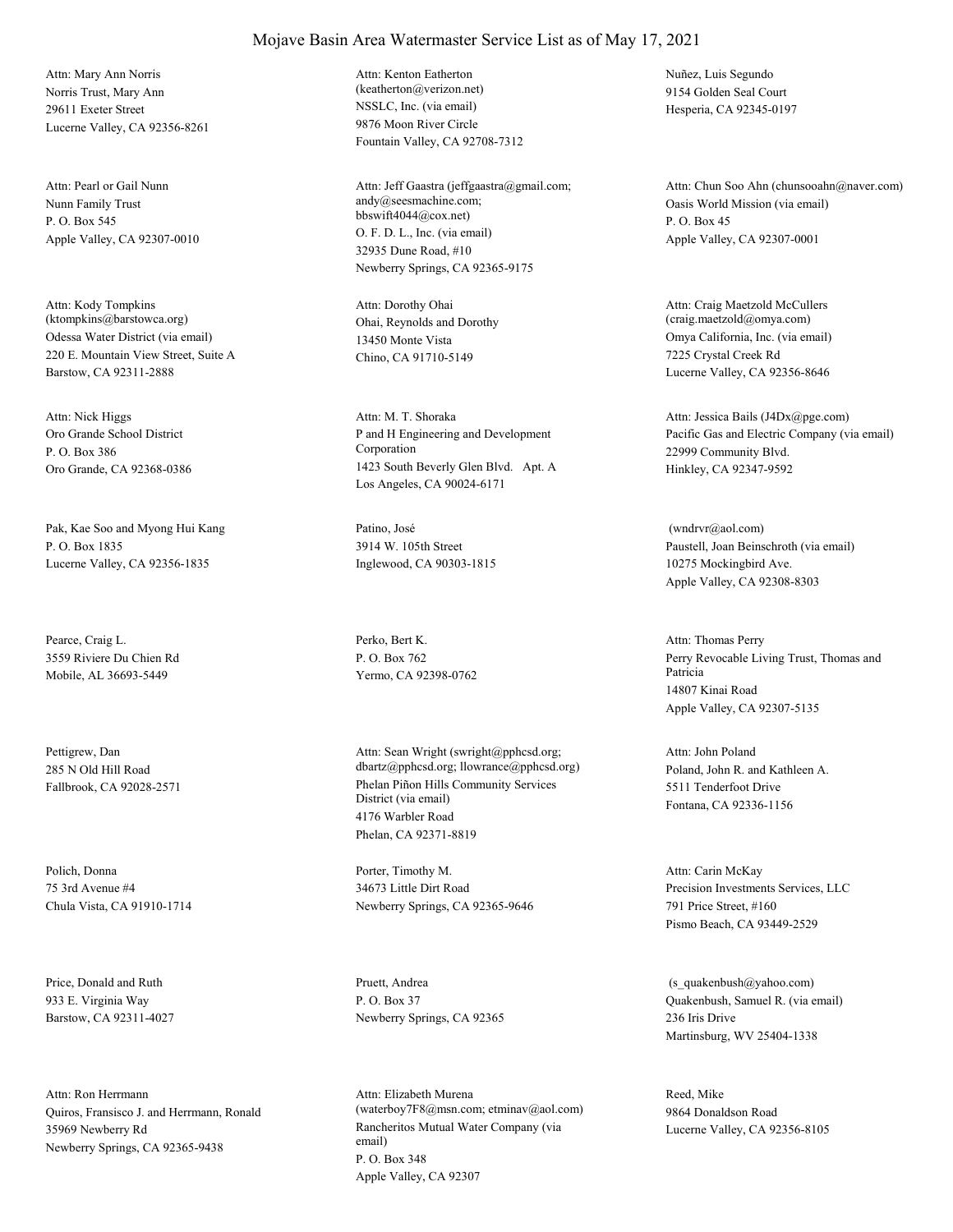Rhee, Andrew N. (via email) P. O. Box 989 Lucerne Valley, CA 92356-0989 (LucerneJujubeFarm@hotmail.com)

Rios, Mariano V. P. O. Box 1864 Barstow, CA 92312-1864 Attn: Josie Rios Rivero, Fidel V.

Robertson's Ready Mix P.O. Box 3600 Corona, CA 92878-3600 Attn: Jackie McEvoy

Rue Ranch, Inc. P. O. Box 133109 Big Bear Lake, CA 92315-8915 Attn: Sam Marich

S and E 786 Enterprises, LLC (via email) 3300 S. La Cienega Blvd. Los Angeles, CA 90016-3115 Attn: Jafar Rashid (jr123realestate@gmail.com)

Samples, Bernard D. and Janice E. 33979 Fremont Road Newberry Springs, CA 92365-9136

San Bernardino County - High Desert Detention Center (via email) 222 W. Hospitality Lane, 2nd Floor - SDW San Bernardino, CA 92415-0415 Attn: Jared Beyeler (waterquality@sdd.sbcounty.gov)

San Bernardino County Service Area 64 (via email) 222 W. Hospitality Lane, 2nd Floor - SDW San Bernardino, CA 92415-0450 Attn: Jared Beyeler (ssamaras@sdd.sbcounty.gov; jbeyeler@sdd.sbcounty.gov; waterquality@sdd.sbcounty.gov)

Service Rock Products Corporation (via email) P. O. Box 3600 Corona, CA 92878-3600 Attn: Jackie McEvoy (jackiem@rrmca.com)

Rice, Henry C. and Diana 31823 Fort Cady Rd. Newberry Springs, CA 92365- Attn: Kelly Rice

2600 W Woodlawn Ave San Antonio, TX 78228-5122

Rossi, James L. and Naomi I. 34650 Minneola Rd Newberry Springs, CA 92365-9146 Attn: Mitch Hammack

Ruisch Trust, Dale W. and Nellie H. 10807 Green Valley Road Apple Valley, CA 92308-3690 Attn: Dale W. Ruisch

Saba Family Trust dated July 24, 2018 (via email) 212 Avenida Barcelona San Clemente, CA 92672-5468 Attn: Sara Fortuna (sarajfortuna@gmail.com; fourteengkids@aol.com) Sagabean-Barker, Kanoeolokelani L. (via

Samra, Jagtar S. (via email) 10415 Edgebrook Way Northridge, CA 91326-3952 (BILLU711@Yahoo.com)

San Bernardino County Service Area 29 (via email) 222 W. Hospitality Lane, 2nd Floor (Spec San Bernardino, CA 92415-0450 Attn: Trevor Leja (trevor.leja@sdd.sbcounty.gov)

San Bernardino County Service Area 70J (via email) 222 W. Hospitality Lane, 2nd Floor - SDW San Bernardino, CA 92415-0450 Attn: Jared Beyeler (ssamaras@sdd.sbcounty.gov; jbeyeler@sdd.sbcounty.gov; waterquality@sdd.sbcounty.gov)

Sexton, Rodney A. and Sexton, Derek R. P.O. Box 155 Rim Forest, CA 92378- Attn: Rod Sexton

Rim Properties, A General Partnership 15434 Sequoia Road Hesperia, CA 92345-1667 Attn: Ian Bryant

Rizvi, S.R Ali (via email) 10917 Admirals Bay St. Victorville, CA 92392-4819 (RayRizvi@Yahoo.com)

Royal Way (via email) 11845 Olympic Boulevard, Suite 625 Los Angeles, CA 90064- Attn: John D. Zemanek (jz@zmlawpc.com)

S and B Brothers, LLC 1423 S. Beverly Glen Blvd., Ste. A Los Angeles, CA 90024-6171 Attn: Sherwin Shoraka

email) 42224 Valley Center Rd Newberry Springs, CA 92365 Attn: Kanoe Barker (kanoebarker@yahoo.com)

San Bernardino Co Barstow - Daggett Airport 777 E. Rialto Ave San Bernardino, CA 92415-1005 Attn: Rebecca Mancha

San Bernardino County Service Area 42 (via email) 222 W. Hospitality Lane, 2nd Floor San Bernardino, CA 92415-0450 Attn: Jared Beyeler (ssamaras@sdd.sbcounty.gov; jbeyeler@sdd.sbcounty.gov; waterquality@sdd.sbcounty.gov)

Scray, Michelle A. Trust (via email) 16869 State Highway 173 Hesperia, CA 92345-9381 Attn: Michelle Scray (mcscray@aol.com)

Sheep Creek Water Company P. O. Box 291820 Phelan, CA 92329-1820 Attn: Chris Cummings

### Mojave Basin Area Watermaster Service List as of May 17, 2021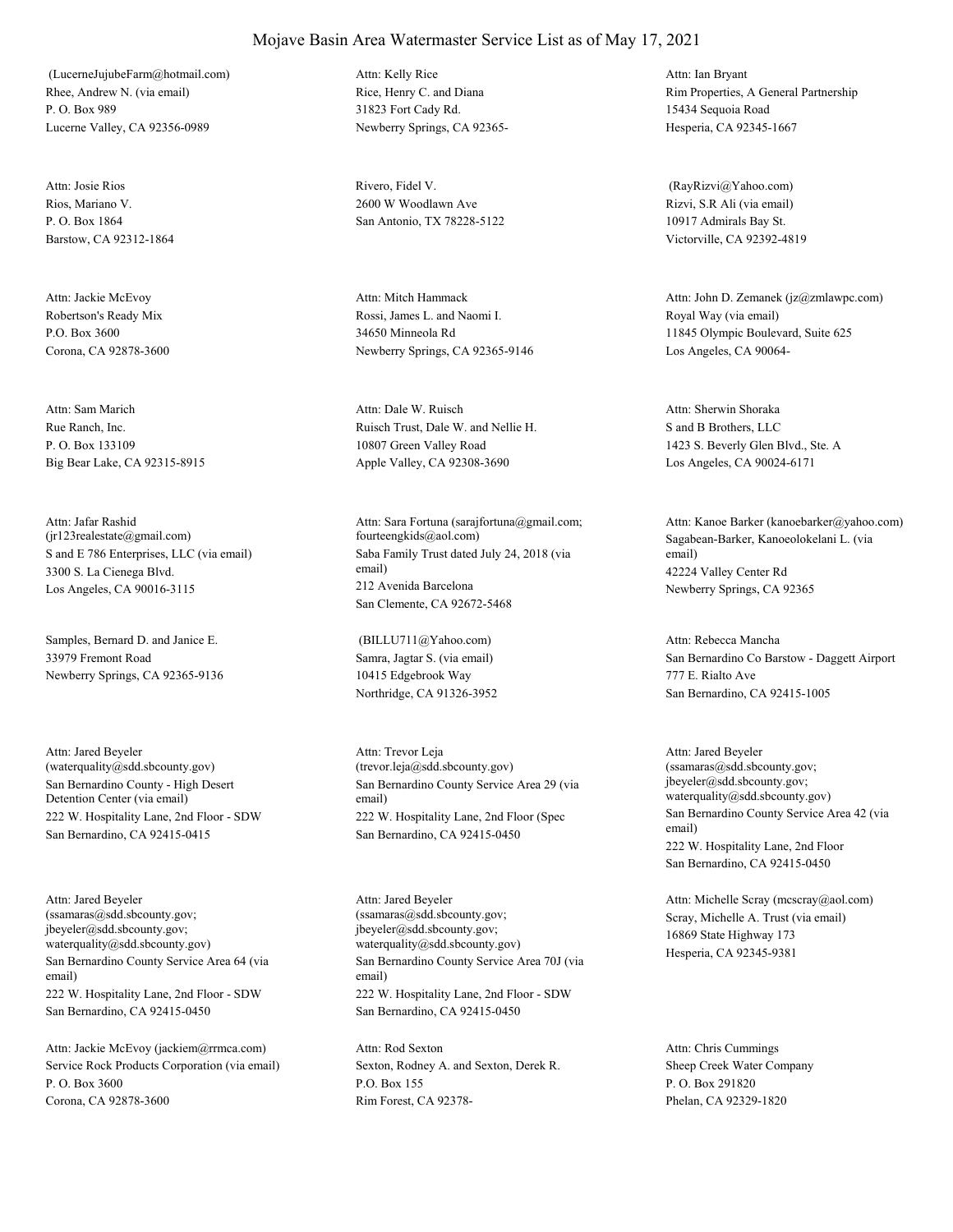Sheng, Jen 5349 S Sir Richard Dr Las Vegas, NV 89110-0100

Silver Lakes Association P. O. Box 179 Helendale, CA 92342-0179 Attn: Westly Campbell

Snowball Development, Inc. (via email) P. O. Box 2926 Victorville, CA 92393-2926 Attn: Steve Kim (stevekim1026@gmail.com)

Southern California Edison Company (via email) 2 Innovation Way, 2nd Floor Pomona, CA 91768-2560 Attn: Erika Clement (Shannon.Oldenburg@SCE.com; erika.clement@sce.com) Specialty Minerals, Inc. (via email)

Spillman, James R. and Nancy J. 12132 Wilshire

St. Antony Coptic Orthodox Monastery P. O. Box 100 Barstow, CA 92311-0100 Attn: Father Joseph

Sudmeier, Glenn W. 14253 Highway 138

Sundown Lakes, Inc. (via email) 2141 Chelsea Road Palos Verdes, CA 90274- Attn: Mark Richardson

Szynkowski, Ruth J. 46750 Riverside Rd. Newberry Springs, CA 92365-9738 Attn: Russell Szynkowski

Teisan, Jerry (via email) P. O. Box 2089 Befair, WA 98528-2089 (jerryteisan@gmail.com) Thayer, Sharon

#### Mojave Basin Area Watermaster Service List as of May 17, 2021

Sheppard, Thomas and Gloria (via email) 33571 Fremont Road Newberry Springs, CA 92365-9520 (gloriasheppard14@gmail.com) Short, Jerome E.

Singh, et al. (via email) 4972 Yearling Avenue Irvine, CA 92604-2956 Attn: Nepal Singh (NepalSingh@yahoo.com) Smith, Porter and Anita

Son's Ranch P. O. Box 1767 Lucerne Valley, CA 92356 Attn: Chan Kyun Son

6565 Meridian Road Lucerne Valley, CA 92356-8602 Attn: Del Curtis (Del.Curtis@mineralstech.com)

Lucerne Valley, CA 92356-8834 Spring Valley Lake Association (via email) SVL Box 7001 Victorville, CA 92395-5107 Attn: Eric Miller (emiller@svla.com; alogan@svla.com;) Spring Valley Lake Country Club

> Starke, George A. and Jayne E. (via email) 8743 Vivero Street Rancho Cucamonga, CA 91730-1152 (chiefgs@verizon.net) Storm, Randall

Hesperia, CA 92345-9422 Summers Family Trust (via email) 50 Stephens Estates North Augusta, SC 29680- Attn: Jimmy and Dotti Summers (JimSummersInvestments@yahoo.com)

(mark@richardsonsrv.com) Sunray Land Company, LLC (via email) P. O. Box 2576 Boise, ID 83701-2576 Attn: Clenera, LLC (cre.notices@clenera.com)

> Tallakson Family Revocable Trust (via email) 11100 Alto Drive Oak View, CA 93022-9535 Attn: Bill and Elizabeth Tallakson (billtallakson@sbcglobal.net)

35924 Harvard Drive Newberry Springs, CA 92365-9637 P. O. Box 495 Newberry Springs, CA 92365-0495

8443 Torrell Way San Diego, CA 92126-1254

Soppeland Revocable Trust (via email) 15500 W. Sand Street, 2nd Floor Victorville, CA 92392-2931 Attn: Jason Lamoreaux (JL@LamorGroup.com)

Sperry, Wesley P. O. Box 303 Newberry Springs, CA 92365-0303

7070 SVL Box Victorville, CA 92395-5152 Attn: Mitchell Brown

51432 130th Street Byars, OK 74831-7357

Summit Valley Ranch, LLC (via email) 220 Montgomery Street, Suite PH-10 San Francisco, CA 94104-3433 Attn: Alexandra Lioanag (sandra@halannagroup.com)

Synagro-WWT, Inc. (dba Nursury Products, LLC) (via email) P. O. Box 1439 Helendale, CA 92342- Attn: Venny Vasquez (lbaroldi@synagro.com)

Tapie, Raymond L. 73270 Desert Greens Dr N Palm Desert, CA 92260-1206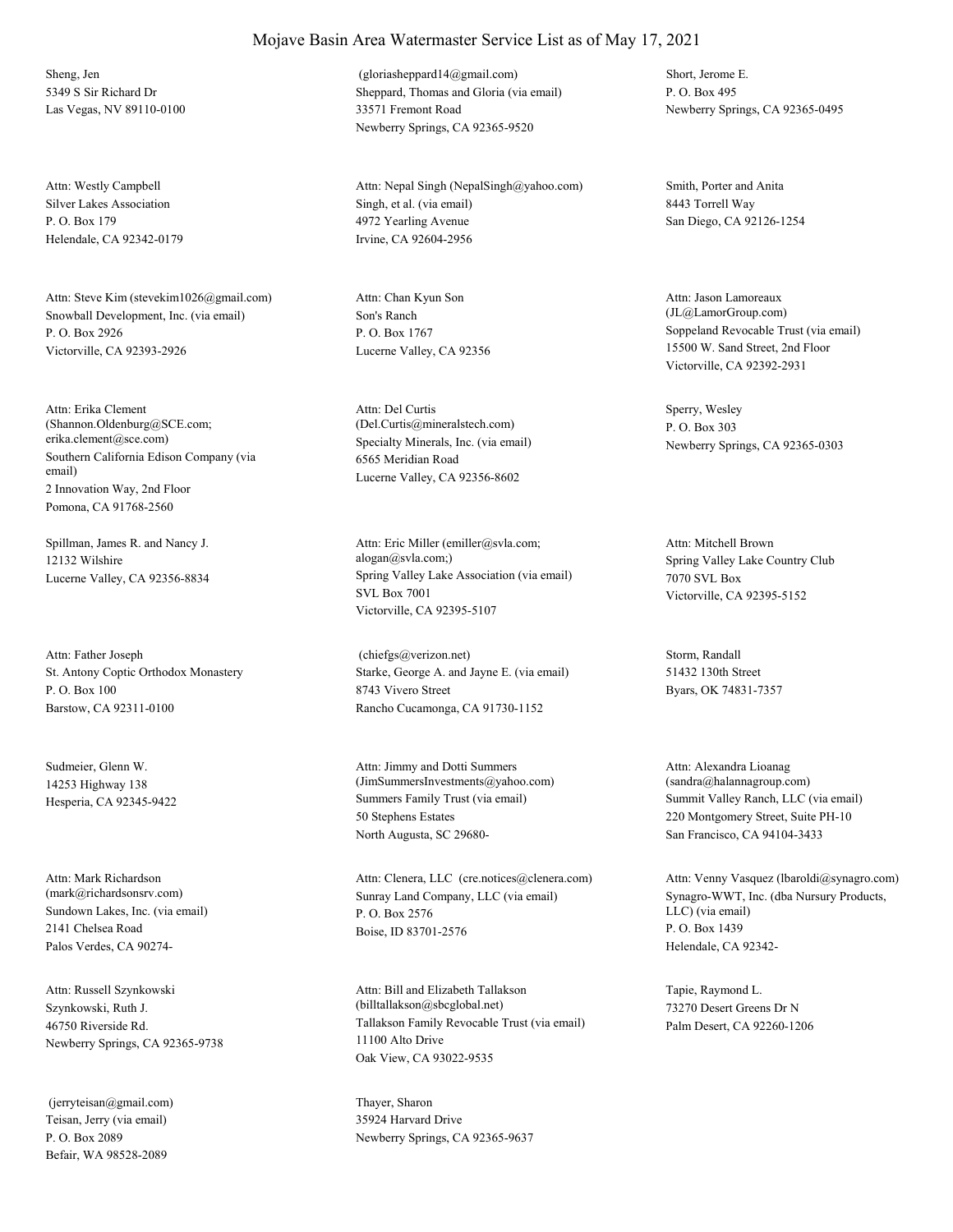The Cushenbury Trust, c/o Specialty Minerals, Inc. (via email) 6565 Meridian Road Lucerne Valley, CA 92356-8602 Attn: Del Curtis (Del.Curtis@mineralstech.com) Thomas, Stephen and Lori

Thompson Living Trust, R.L. and R.A. 9141 Deep Creek Road Apple Valley, CA 92308-8351 Attn: Rodger Thompson Thrasher, Gary

Triple H Partnership 35870 Fir Ave Yucaipa, CA 92399-9635 Attn: Jim Hoover

Union Pacific Railroad Company (via email) HC1 Box 33 Kelso, CA 92309- Attn: Aurelio Ibarra (aibarra@up.com; powen@up.com)

Van Bastelaar, Alphonse 45475 Martin Road Newberry Springs, CA 92365-9625 Attn: Dean Van Bastelaar

Van Leeuwen, John 44128 Silver Valley Road Newberry Springs, CA 92365-9588 Attn: Jacob Bootsma

Victor Valley Community College District 18422 Bear Valley Road Victorville, CA 92395-5850 Attn: John Nahlen

Victorville Water District, ID#1 (via email) P. O. Box 5001 Victorville, CA 92393-5001 Attn: Steve Ashton (sashton@victorvilleca.gov; avillarreal@victorvilleca.gov; kmetzler@victorvilleca.gov)

Wagner Living Trust 22530 Calvert Street Woodland Hills, CA 91367-1704 Attn: Joan Wagner

4890 Topanga Canyon Bl. Woodland Hills, CA 91364-4229 Attn: Stephen Thomas

14024 Sunflower Lane Oro Grande, CA 92368-9617

Troeger Family Trust, Richard H. (via email) P. O. Box 882 Wrightwood, CA 92397 Attn: Mike Troeger (mjtroeger@yahoo.com) Turner, Terry

Vaca, Andy and Teresita S. 5550 Avenue Juan Bautista Riverside, CA 92509-5613

Van Dam Family Trust, Glen and Jennifer (via email) 3190 Cottonwood Avenue San Jacinto, CA 92582-4741 Attn: Glen and Jennifer Van Dam (gvandam@verizon.net) Van Dam Revocable Trust, E and S

Vanhoops Holdings, LP 8328 Valmont Road Boulder, CO 80301-4813 Attn: Traci Hoops

Victor Valley Memorial Park 17150 C Street Victorville, CA 92395-3330 Attn: Deidra Hitt

Victorville Water District, ID#2 (via email) P. O. Box 5001 Victorville, CA 92393-5001 Attn: Steve Ashton (sashton@victorvilleca.gov; avillarreal@victorvilleca.gov; dmathews@victorvilleca.gov)

Wakula Family Trust 11741 Ardis Drive Garden Grove, CA 92841-2423 Attn: Christian Joseph Wakula

Thompson Living Trust, James A. and Sula B. 22815 Del Oro Road Apple Valley, CA 92308 Attn: Lynnette L. Thompson

Thunderbird County Water District P. O. Box 1105 Apple Valley, CA 92307-1105 Attn: Christine Bispo

48550 Riverside Drive Newberry Springs, CA 92365-9017

Valenti, Vito P. O. Box 1222 Barstow, CA 92312-1222

26599 Community Blvd. Barstow, CA 92311-9779 Attn: Eldert and Susan Van Dam

Vernola Trust, Pat and Mary Ann P. O. Box 2190 Temecula, CA 92593-2190 Attn: John Driscoll

Victorville Water District, ID#1 (via email) P. O. Box 5001 Victorville, CA 92393-5001 Attn: Arnold Villarreal (avillarreal@victorvilleca.gov; ccun@victorvilleca.gov)

Vogler, Albert H. 17612 Danbury Ave. Hesperia, CA 92345-7073

Wang, Steven (via email) 2551 Paljay Avenue Rosemead, CA 91770-3204 (Jlow3367@gmail.com)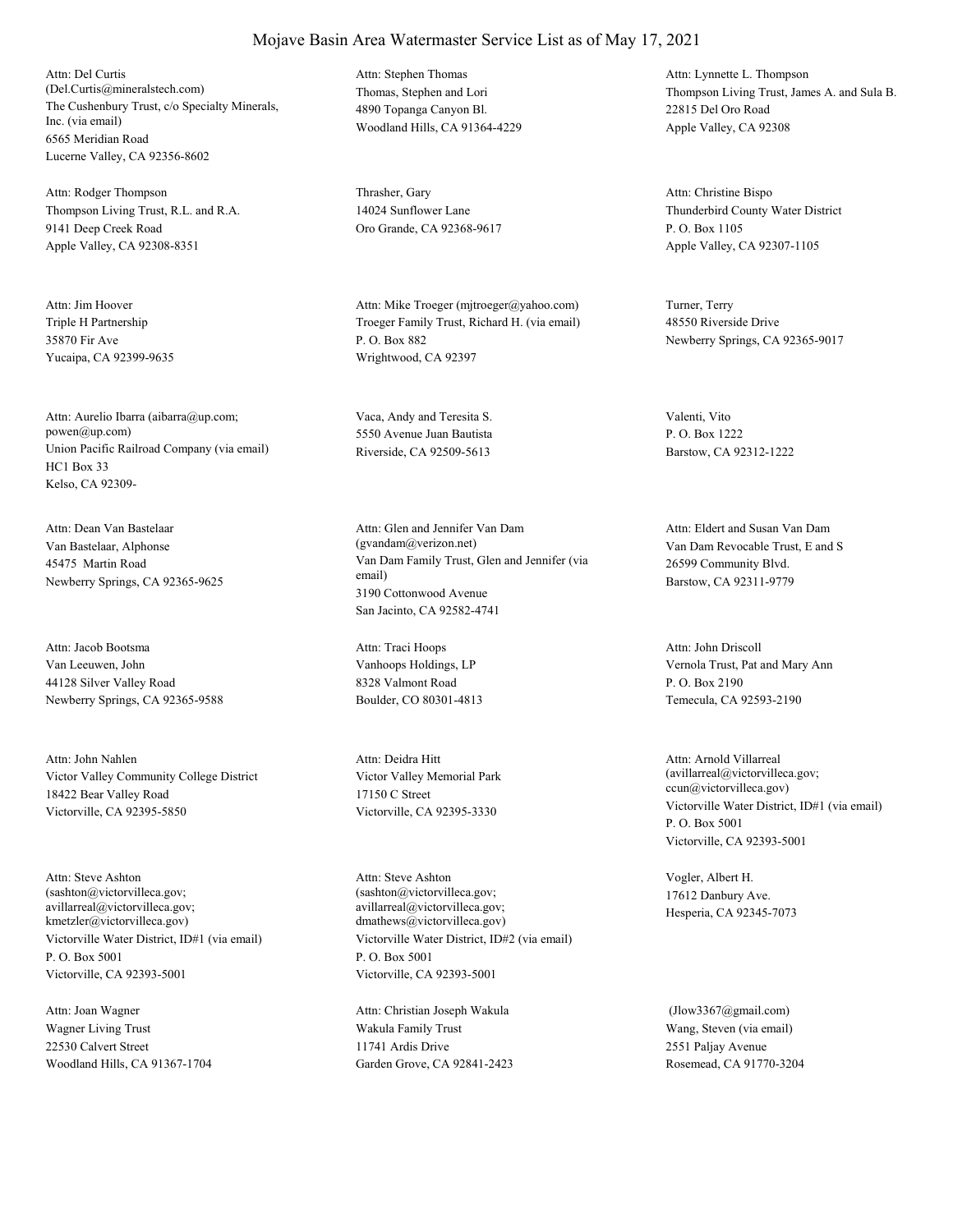Ward, Ken and Barbara (via email) 649 That Road Weiser, ID 83672-5113 Attn: Barbara Allard-Ward (kenbombero@aol.com; allardward@aol.com)

Weeraisinghe, Maithri N.  $P$ . O. Box 487 Barstow, CA 92312-0487

West, Howard and Suzy 9185 Loma Vista Road Apple Valley, CA 92308-0557

Western Horizon Associates, Inc. P. O. Box 397 Five Points, CA 93624-0397 Attn: Chung Cho Gong

Wiener, Melvin and Mariam S. 1626 N. Wilcox Avenue Los Angeles, CA 90028-6234

Witte, E. Daniel and Marcia 31911 Martino Drive Daggett, CA 92327-9752

Worsey, Joseph A. and Revae P. O. Box 422 Newberry Springs, CA 92365-0422 Attn: David A. Worsey

Aleshire & Wynder, LLP (via email) 2361 Rosecrans Avenue El Segundo, CA 90245-4916 Attn: Christine M. Carson, Esq. (ccarson@awattorneys.com) Suite 475

Atkinson, Andelson, Loya, Ruud & Romo (via email) 2151 River Plaza Drive Sacramento, CA 95833- Attn: Wesley A. Miliband, Esq. (wes.miliband@aalrr.com) Suite 300

Ward, Raymond P. O. Box 358 Newberry Springs, CA 92365-0358

Werner, Andrew J. (via email) 1718 N Sierra Bonita Ave Los Angeles, CA 90046-2231 (andrewwerner11@gmail.com)

West, Jimmie E. P. O. Box 98

Westland Industries, Inc. 520 W. Willow St. Long Beach, CA 90806-2800 Attn: Genaro Zapata

Wilshire Road Partners 9903 Santa Monica Blvd., PMB #541 Beverly Hills, CA 90212-1671 Attn: Manoucher Sarbaz

WLSR, Inc. 236 E. Country Club Drive Henderson, NV 89015-7404 Attn: Mark J. Cluff

Yang, Zilan (via email) 1108 W Valley Blvd. Alhambra, CA 91803-2477 (thechelseaco@yahoo.com)

AlvaradoSmith, APC (via email) 1 MacArthur Place Santa Ana, CA 92707-5941 Attn: Thierry R. Montoya (tmontoya@alvaradosmith.com) Suite 200

Atkinson, Andelson, Loya-Ruud & Romo 3612 Mission Inn Avenue, Upper Level Riverside, CA 92501 Attn: W.W. Miller, Esq.

Weems, Lizzie 15940 Stoddard Wells Rd Victorville, CA 92395-2800

West End Mutual Water Company P. O. Box 1732 Lucerne Valley, CA 92356 Attn: James Woody

Oro Grande, CA 92368-0098 Western Development and Storage, LLC (via email) 113 S. La Brea Ave, Floor 3 Los Angeles, CA 90036-2998 Attn: Andrew Werner (andrewwerner@westerndev.com)

> Wet Set, Inc. (via email) 3737 Birch Street, Suite 400 Newport Beach, CA 92660-2671 Attn: Thomas G. Ferruzzo (tferruzzo@ferruzzo.com)

Withey, Connie (via email) P. O. Box 3513 Victorville, CA 92393-3513 Attn: Connie Tapie (praisethelord77777@yahoo.com)

Wood, Michael and Denise (via email) P. O. Box 2716 Apple Valley, CA 92307-2716 (mdwood50@gmail.com)

Aleshire & Wynder, LLP (via email) 2361 Rosecrans Avenue El Segundo, CA 90245-4916 Attn: Eric L. Dunn, Esq. (edunn@awattorneys.com) Suite 475

American AgCredit (via email) 42429 Winchester Road Temecula, CA 92590-2504 Attn: Alison Paap (apaap@agloan.com)

Baker, Manock & Jensen 5260 N. Palm Avenue, 4th Floor Fresno, CA 93704-2209 Attn: Christopher L. Campbell, Esq.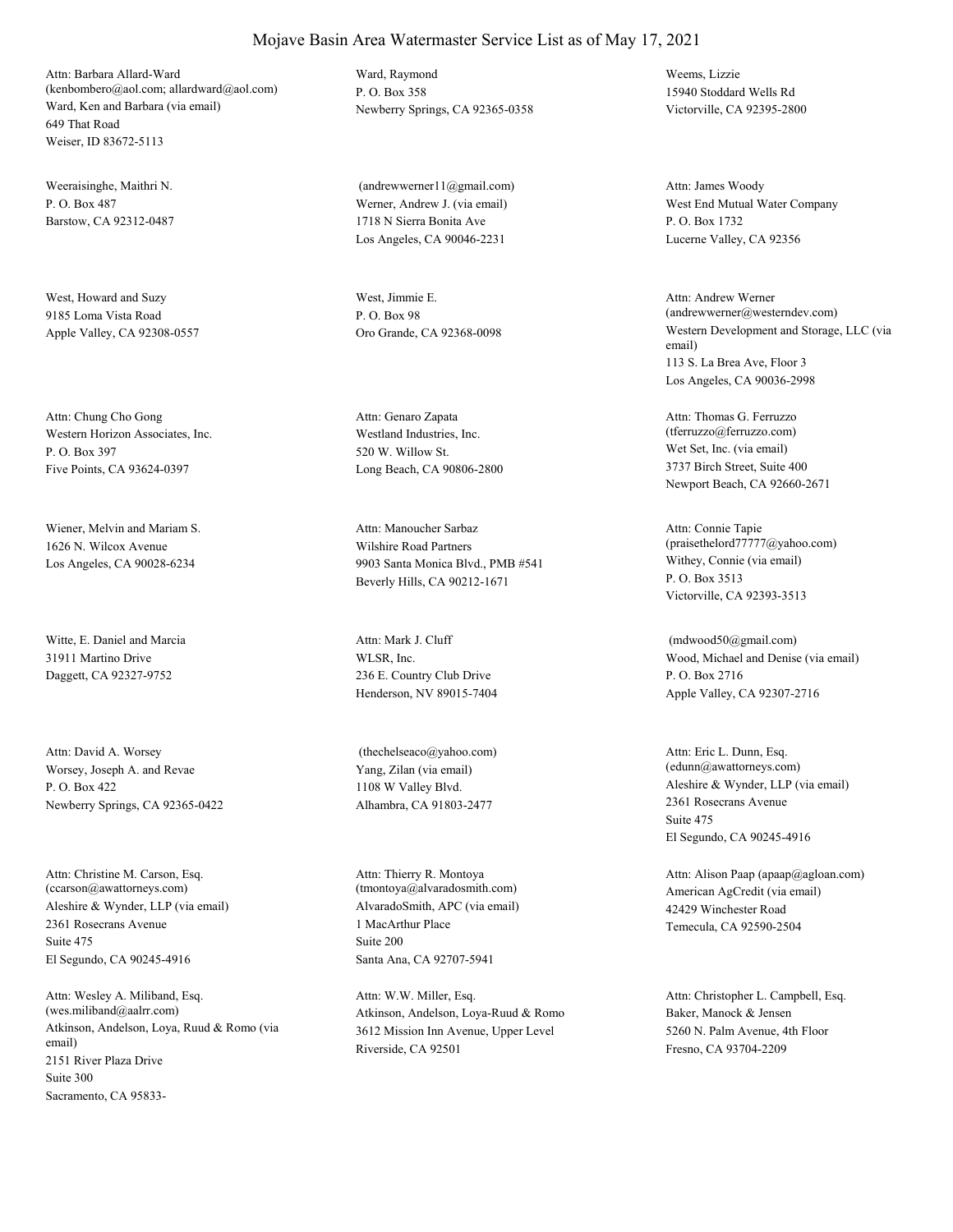Best, Best & Krieger LLP (via email) P.O. Box 1028 Riverside, CA 92502- Attn: Piero C. Dallarda, Esq. (piero.dallarda@bbklaw.com)

Brunick, McElhaney & Kennedy PLC (via email) 1839 Commercenter West San Bernardino, CA 92423-3130 Attn: William J. Brunick, Esq. (bbrunick@bmklawplc.com) P.O. Box 13130

California Farm Bureau Federation 2300 River Plaza Drive Sacramento, CA 95833 Attn: Nancy McDonough

County of San Bernardino, County Counsel (via email) 385 N. Arrowhead Avenue, 4th Floor San Bernardino, CA 92415-0140 Attn: Dawn Martin (Dawn.Martin@cc.sbcounty.gov) Covington & Crowe

Department of Justice (via email) 300 S. Spring Street, Suite 1702 Los Angeles, CA 90013 Attn: Marilyn Levin, Dep (Marilyn.Levin@doj.ca.gov)

Ferruzzo & Ferruzzo, LLP (via email) 3737 Birch Street, Suite 400 Newport Beach, CA 92660 Attn: Thomas G. Ferruzzo, Esq. (tferruzzo@ferruzzo.com)

Gresham, Savage, Nolan & Tilden, LLP 550 E Hospitality Ln, Ste. 500 San Bernardino, CA 92408-4208 Attn: Derek Hoffman, Esq.

Kasdan, LippSmith Weber Turner, LLP (via email) 19900 MacArthur Blvd., Suite 850 Irvine, CA 92612- Attn: Michael Turner, Esq. (mturner@kasdancdlaw.com)

Law Offices of Robert C. Hawkins (via email) 14 Corporate Plaza, Suite 120 Newport, CA 92660 Attn: Robert C. Hawkins, Esq. (rhawkins@earthlink.net) McCormick, Kidman & Behrens

Best, Best & Krieger LLP (via email) 3750 University Avenue Riverside, CA 92502-1028 Attn: Eric L. Garner, Esq. (eric.garner@bbklaw.com) 3rd Floor

Caldwell & Kennedy 15476 West Sand Street Victorville, CA 92392 Attn: Terry Caldwell, Esq.

Caufield & James, LLP (via email) 2851 Camino Del Rio South, Suite 410 San Diego, CA 92108- Attn: Jeffery L. Caufield, Esq.

1131 West 6th Street Ontario, CA 91762 Attn: Robert E. Dougherty, Esq. Suite 300

Department of Justice (via email) 300 S. Spring Street, Suite 1700 Los Angeles, CA 90013 Attn: Noah GoldenKrasner, Dep (Noah.GoldenKrasner@doj.ca.gov) Ducommun, Inc.

Golden State Water Company (via email) 160 W. Via Verde, Suite 100 San Dimas, CA 91773- Attn: Toby Moore, PhD, PG, CHG (TobyMoore@gswater.com)

Gutierrez, Preciado & House 3020 E. Colorado BLVD Pasadena, CA 91107-3840 Attn: Calvin R. House, Esq.

Lagerlof, Senecal, Gosney & Kruse, LLP (via email) 301 N. Lake Avenue, 10th Floor Pasadena, CA 91101-5123 Attn: Thomas S. Bunn, Esq. (TomBunn@lagerlof.com) Law Offices of Fred J. Knez

695 Town Center Drive, Suite 400 Costa Mesa, CA 92626-7187 Attn: Arthur G. Kidman, Esq.

Brownstein Hyatt Farber Schreck, LLP (via email) 1021 Anacapa Street, 2nd Floor Santa Barbara, CA 93101-2102 Attn: Stephanie Osler Hastings, Esq. (SHastings@bhfs.com)

California Department of Transportation 100 South Main Street, Suite 1300 Los Angeles, CA 90012-3702 Attn: Alexander Devorkin, Esq.

(Jeff@caufieldjames.com) Colantuono, Highsmith & Whatley, PC 300 South Grand Avenue, Ste 2700 Los Angeles, CA 90071-3137 Attn: Michael G. Colantuono, Esq.

> Cox, Castle & Nicholson 2049 Century Park East, 28th Floor Los Angeles, CA 90067 Attn: Ed Dygert, Esq.

23301 S. Wilmington Avenue Carson, CA 90745 Attn: James S. Heiser, Esq.

Green de Bortnowsky, LLP (via email) 30077 Agoura Court, Suite 210 Agoura Hills, CA 91301-2713 Attn: Michelle McCarron (mmccarron@gdblawoffices.com; andre@gdblawoffices.com)

Hill, Farrer & Burrill 300 S. Grand Avenue, 37th Floor Los Angeles, CA 90071 Attn: Curtis Ballantyne, Esq. 1 California Plaza

6780 Indiana Ave, Ste 150 Riverside, CA 92506-4253 Attn: Fred J. Knez, Esq.

Mojave Basin Area Watermaster (via email) 13846 Conference Center Drive Apple Valley, CA 92307 Attn: Valerie L. Wiegenstein (watermaster@mojavewater.org)